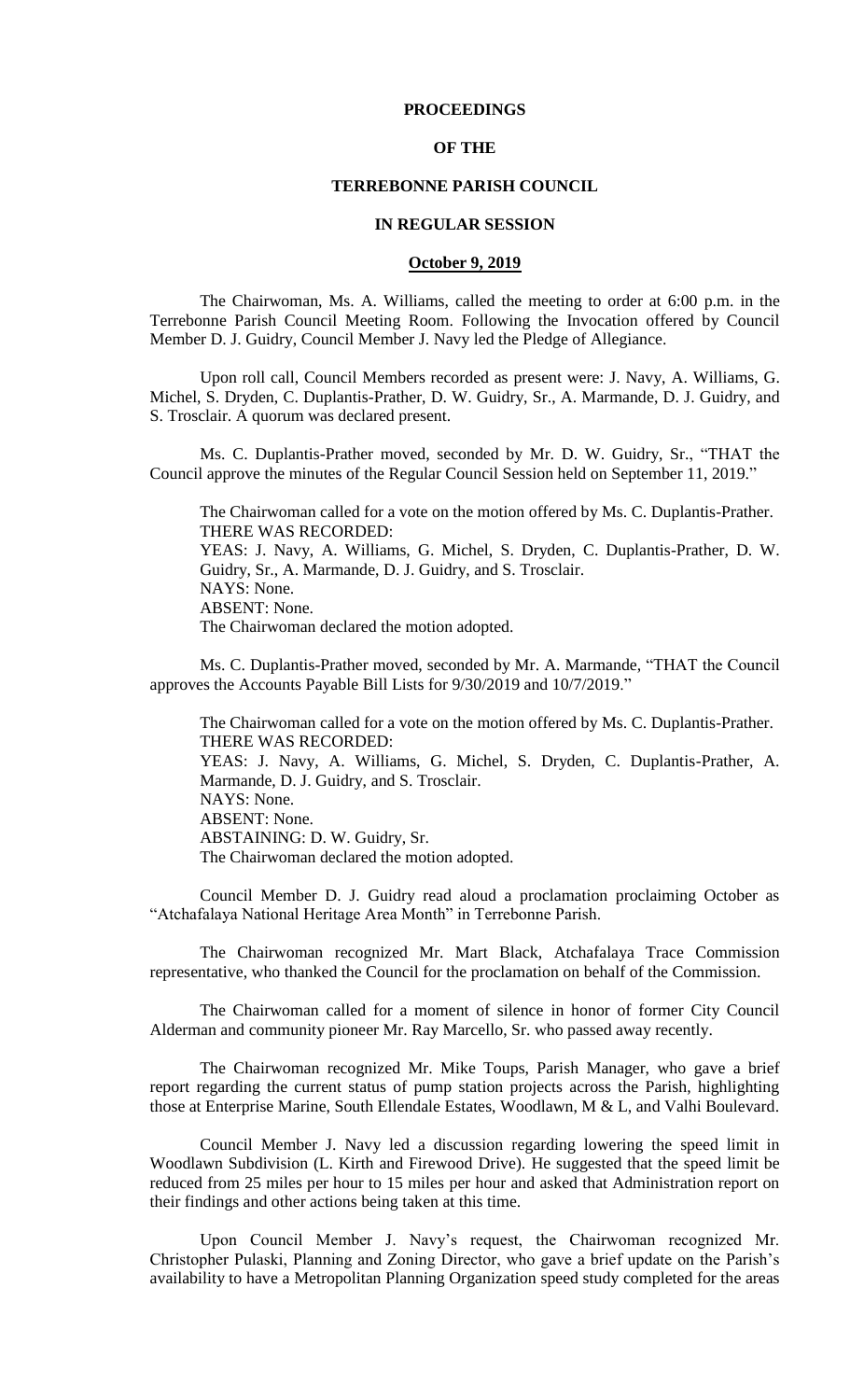in question. He then stated that the Houma Police Department speed trailers would be used to collect speed data since an MPO study would be delayed. Mr. Pulaski shared information regarding other areas whereby speed limits have been lowered to 15 miles per hour then noted that the MPO could begin exploring design solutions for other traffic control measures immediately to address the speeding issue.

Mr. J. Navy moved, seconded by Mr. D. J. Guidry, "THAT the Council concur with Administration's recommendation that speed traffic data be collected as part of a speed study and that other traffic control measures be investigated in order to reduce speeding in Woodlawn Subdivision a L. Kirth Drive and Firewood Drive."

The Chairwoman called for a vote on the motion offered by Mr. J. Navy. THERE WAS RECORDED: YEAS: J. Navy, A. Williams, G. Michel, S. Dryden, C. Duplantis-Prather, D. W. Guidry, Sr., A. Marmande, D. J. Guidry, and S. Trosclair. NAYS: None. ABSENT: None. The Chairwoman declared the motion adopted.

The Chairwoman recognized Mr. Scott Holmes, Michael Street resident, who shared some of his experiences and his confusion in attempting to address a standing water issue on his property. He then stated the 5G facilities that were discussed at a previous meeting should not be installed on existing telephone poles due to potential health risks. Mr. Holmes suggested that those businesses in need of the expanded services should look to invest more into the facilities. He then suggested that greater speed limit enforcement could be a beneficial method of reducing speeding overall in the parish.

The Chairwoman recognized Mr. Christopher Pulaski, Planning and Zoning Director, who gave a brief update on the progress being made in cooperation with AT&T in regards to the small cell wireless facilities that were being installed in residential areas. He then shared his optimism for continuing cooperation between AT&T and the Parish and for potential revisions to the ordinances regarding the small cell wireless facilities and possibly relocating poles that have already been installed.

Council Member G. Michel asked for clarification regarding the steps being taken by the Parish to address Mr. Holmes' issue.

The Chairwoman recognized Mr. Mike Toups, Parish Manager, who stated that there was no drainage servitude in the area near Mr. Holmes' property and that Morris P. Hebert had been hired to work on behalf of the Parish with the Corps of Engineers to recognize a new datum level regarding the accepted level of water for the given area which could provide additional drainage for Mr. Holmes' property.

Upon Council Member G. Michel's request, the Chairwoman recognized Mr. David Rome, Public Works Director, who gave a brief review of the improvements in water control measures for the area in recent years and other factors which may be contributing to Mr. Holmes' issue of standing water on his property.

A discussion then ensued relative to measures available to Mr. Holmes to address the issue as a private citizen and those drainage improvements currently in progress by the Parish that could also address the issue and associated projects being completed in the next few years.

The Chairwoman recognized Mr. Gordon Dove, Parish President, who stated that he and Mr. Rome would meet with Mr. Holmes at his property later in the week to investigate if more immediate solutions could be found and enacted to address the water issue on his property.

Council Member A. Marmande shared some of his similar experiences regarding a water issue on Menard Road then shared his optimism for continuing cooperation with AT&T and their current small cell wireless facilities being relocated to less obstructive locations.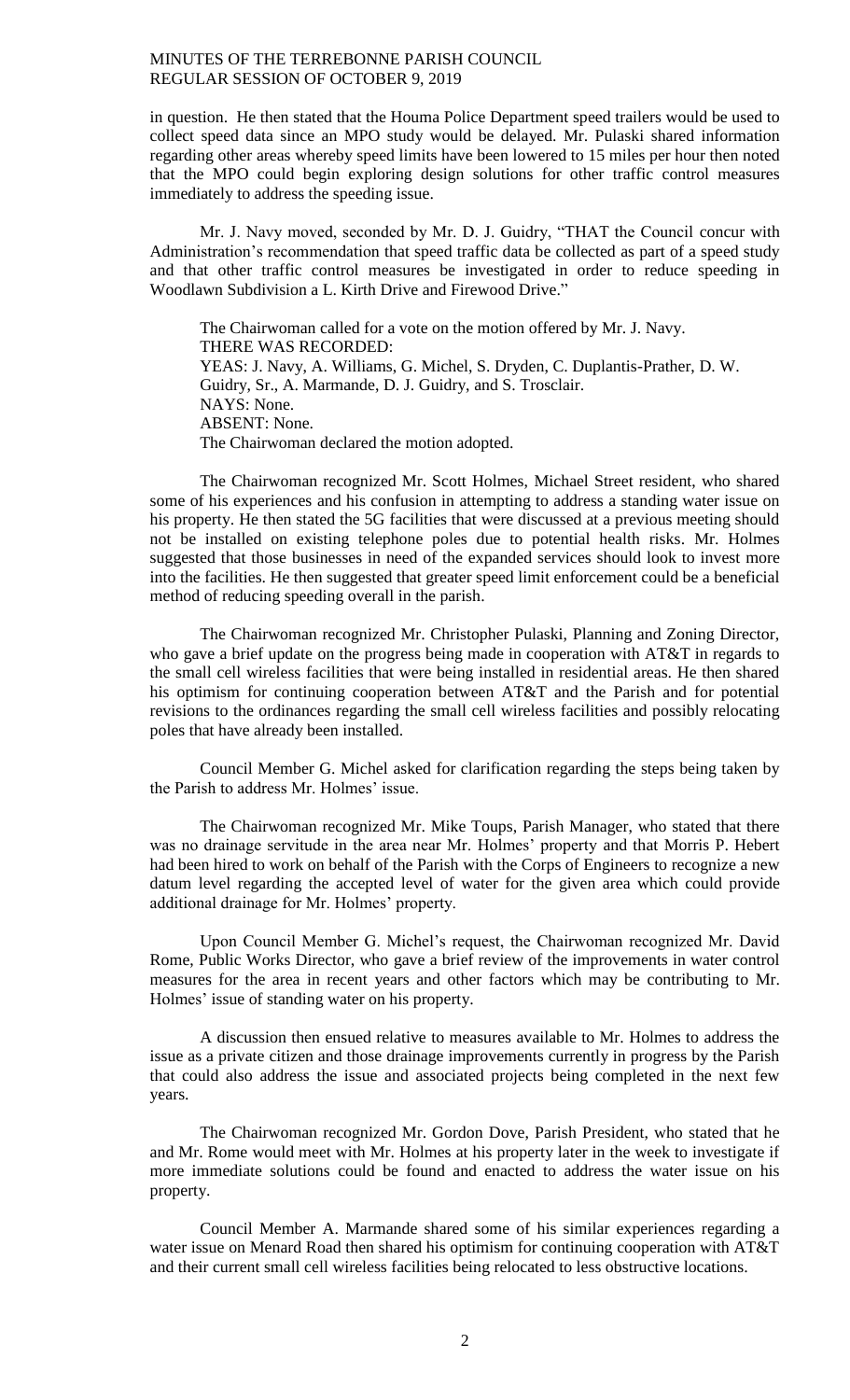Mr. D. J. Guidry moved, seconded by Ms. C. Duplantis-Prather, "THAT, the Council open public hearings at this time."

The Chairwoman called for a vote on the motion offered by Mr. D. J. Guidry. THERE WAS RECORDED: YEAS: J. Navy, A. Williams, G. Michel, S. Dryden, C. Duplantis-Prather, D. W. Guidry, Sr., A. Marmande, D. J. Guidry, and S. Trosclair. NAYS: None. ABSENT: None. The Chairwoman declared the motion adopted.

The Chairwoman recognized the public for comments on the following:

A. A proposed ordinance to amend the 2019 Adopted Operating Budget of the Terrebonne Parish Consolidated Government for the following items and to provide for related matters.

- I. Parishwide Recreation, \$500
- II. General Fund, OEP, \$35,000
- III. General Fund-Downtown Development, \$5,000.

There were no comments from the public on the proposed ordinance.

Mr. G. Michel moved, seconded by Ms. C. Duplantis-Prather, "THAT the Council close the aforementioned public hearing."

The Chairwoman called for a vote on the motion offered by Mr. G. Michel. THERE WAS RECORDED: YEAS: J. Navy, A. Williams, G. Michel, S. Dryden, C. Duplantis-Prather, D. W. Guidry, Sr., A. Marmande, D. J. Guidry, and S. Trosclair. NAYS: None. ABSENT: None. The Chairwoman declared the motion adopted.

OFFERED BY: MRS. C. DUPLANTIS-PRATHER SECONDED BY: MR.G. MICHEL

### **ORDINANCE NO. 9098**

AN ORDINANCE TO AMEND THE 2019 ADOPTED OPERATING BUDGET OF THE TERREBONNE PARISH CONSOLIDATED GOVERNMENT FOR THE FOLLOWING ITEMS AND TO PROVIDE FOR RELATED MATTERS.

- I. PARISHWIDE RECREATION, \$500
- II. GENERAL FUND, OEP, \$35,000<br>III. GENERAL FUND-DOWNTOWN
- GENERAL FUND-DOWNTOWN DEVELOPMENT, \$5,000

#### **SECTION I**

**WHEREAS**, the Parishwide Recreation Department received a donation for the Adaptive Sports League, and

**WHEREAS**, the donation will be put into the Insurance account for \$500.

**NOW, THEREFORE BE IT ORDAINED**, by the Terrebonne Parish Council, on behalf of the Terrebonne Parish Consolidated Government, that the 2019 Adopted Operating Budget be amended for the Parishwide Recreation Department. (Attachment A)

# **SECTION II**

**WHEREAS**, Administration is requesting funding to the Office of Emergency Preparedness for a custom built response truck in the amount of \$35,000, and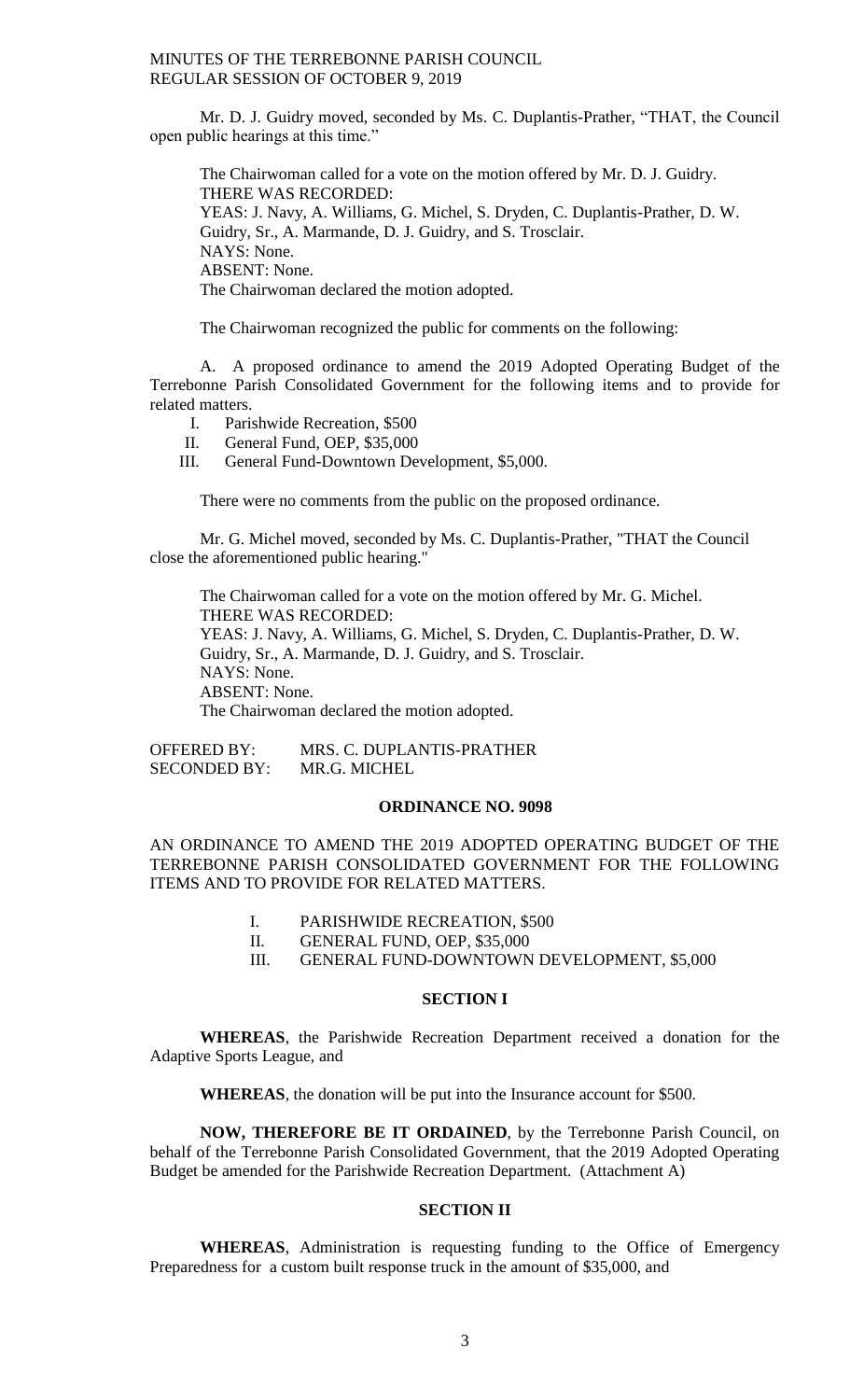**WHEREAS**, the funding will come from General Fund, fund balance.

**NOW, THEREFORE BE IT FURTHER ORDA**INED, by the Terrebonne Parish Council, on behalf of the Terrebonne Parish Consolidated Government, that the 2019 Adopted Operating Budget be amended for the Office of Emergency Preparedness. (Attachment B)

# **SECTION III**

**WHEREAS**, Terrebonne Parish Consolidated Government has received a grant from the Houma Area Convention and Visitor's Bureau (HACVB) to advertise for Downtown Revitalization, and

**WHEREA**S, the funds will be put into the Supplies-donations account for \$5,000.

**NOW, THEREFORE BE IT FURTHER ORDAINED**, by the Terrebonne Parish Council, on behalf of the Terrebonne Parish Consolidated Government, that the 2019 Adopted Operating Budget of the Terrebonne Parish Consolidated Government be amended for the HACVB Grant. (Attachment C)

### **SECTION IV**

If any word, clause, phrase, section or other portion of this ordinance shall be declared null, void, invalid, illegal, or unconstitutional, the remaining words, clauses, phrases, sections and other portions of this ordinance shall remain in full force and effect, the provisions of this ordinance hereby being declared to be severable.

### **SECTION V**

This ordinance shall become effective upon approval by the Parish President or as otherwise provided in Section 2-13(b) of the Home Rule Charter for a Consolidated Government for Terrebonne Parish, whichever occurs sooner.

This ordinance, having been introduced and laid on the table for at least two weeks, was voted upon as follows:

THERE WAS RECORDED:

YEAS: J. Navy, A. Williams, G. Michel, S. Dryden, C. Duplantis-Prather D. W. Guidry, Sr., A. Marmande, D.J. Guidry, and S. Trosclair. NAYS: None. NOT VOTING: None. ABSTAINING: None. ABSENT: None.

The Chairwoman declared the ordinance adopted on this, the 9th day of October 2019.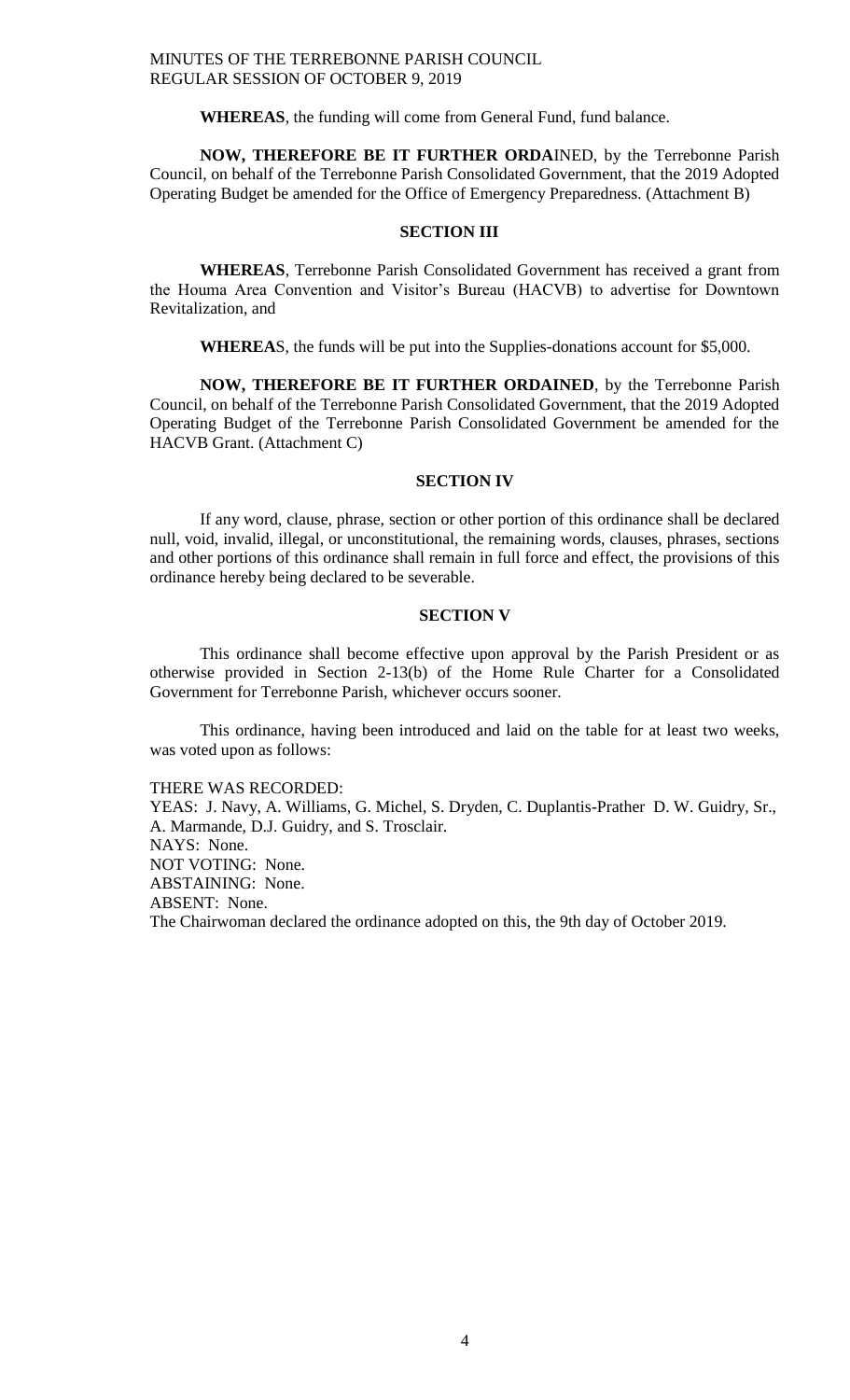# **ATTACHMENT A - Parishwide Recreation**

|                                 | 2019           |               |         |
|---------------------------------|----------------|---------------|---------|
|                                 | <b>Adopted</b> | <b>Change</b> | Amended |
| Donation-Adaptive Sports League |                | (500)         | (500)   |
| <b>Recreation Insurance</b>     |                | 500           | 500     |

# **ATTACHMENT B - Office of Emergency Preparedness**

|                         |                | 2019          |         |
|-------------------------|----------------|---------------|---------|
|                         | <b>Adopted</b> | <b>Change</b> | Amended |
| <b>Motor Vehicles</b>   |                | 35,000        | 35,000  |
| Fund balance (decrease) | n/a            | (35,000)      | n/a     |

# **ATTACHMENT C - Downtown Development**

|                                |                | 2019          |         |
|--------------------------------|----------------|---------------|---------|
|                                | <b>Adopted</b> | <b>Change</b> | Amended |
| Donations-Downtown Development |                | (5,000)       | (5,000) |
| Supplies-Donations             | 1.250          | 5.000         | 6.250   |

The Chairwoman recognized the public for comments on the following:

B. The Proposed 2020 Parish Budget and Five Year Capital Outlay Budget.

There were no comments from the public on the proposed ordinance.

Mr. G. Michel moved, seconded by Ms. C. Duplantis-Prather, "THAT the Council continue the aforementioned public hearing to the October 23, 2019 Regular Council Session."

The Chairwoman called for a vote on the motion offered by Mr. G. Michel. THERE WAS RECORDED: YEAS: S. Trosclair, J. Navy, A. Williams, G. Michel, S. Dryden, C. Duplantis-Prather, D. W. Guidry, Sr., A. Marmande, and D. J. Guidry. NAYS: None. ABSENT: None. The Chairwoman declared the motion adopted.

Mr. D. J. Guidry moved, seconded by Mr. G. Michel, "THAT the Council return to the regular order of business."

The Chairwoman called for a vote on the motion offered by Mr. D. J. Guidry. THERE WAS RECORDED: YEAS: J. Navy, A. Williams, G. Michel, S. Dryden, C. Duplantis-Prather, D. W. Guidry, Sr., A. Marmande, D. J. Guidry, and S. Trosclair. NAYS: None. ABSENT: None. The Chairwoman declared the motion adopted.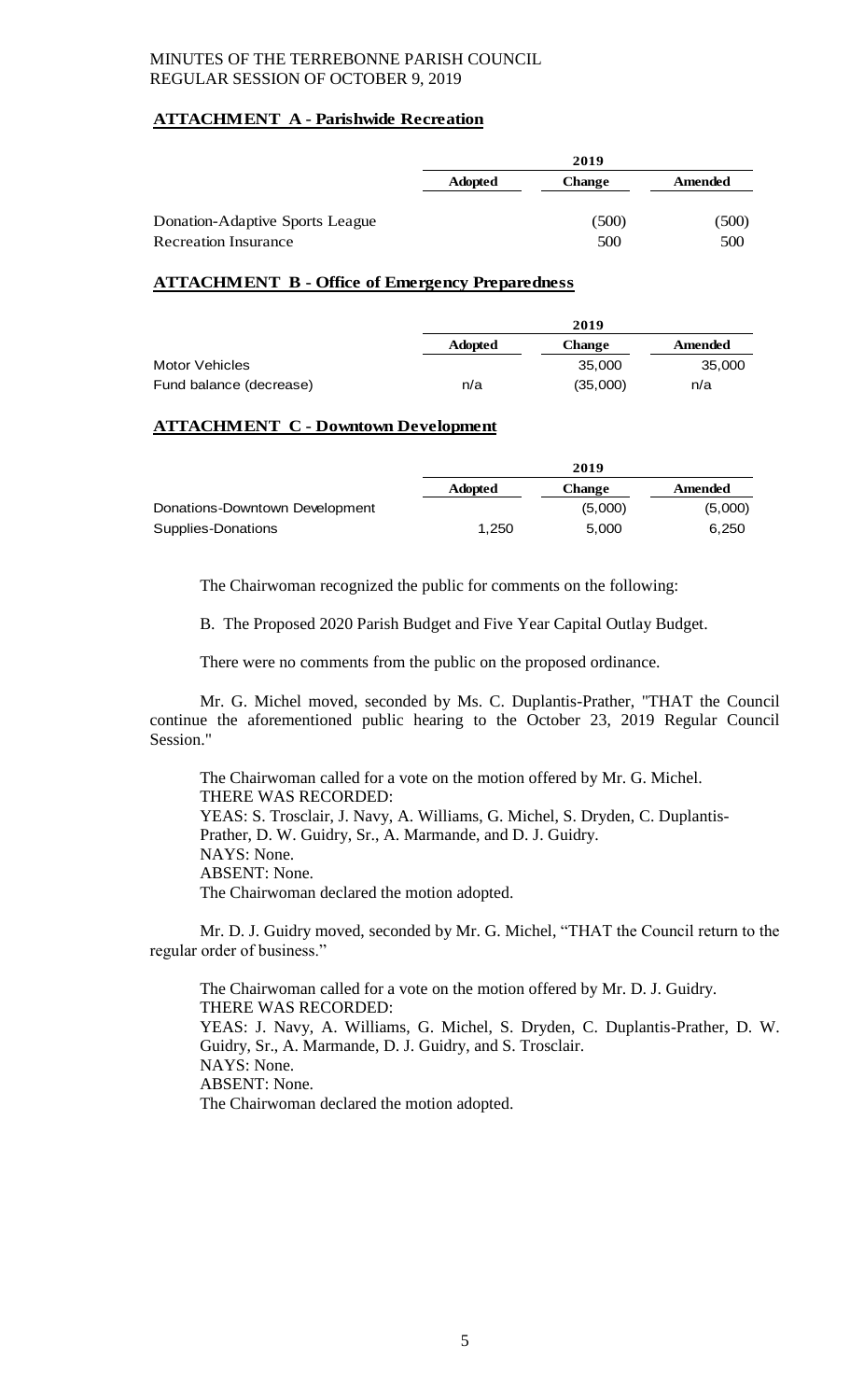The Chairwoman called for a report on the Policy, Procedure, and Legal Committee meeting held on 10/7/19, whereupon the Committee Chairwoman, noting ratification of minutes calls a public hearing on October 23, 2019 at 6:30 p.m., rendered the following:

### **POLICY, PROCEDURE, & LEGAL COMMITTEE**

#### **OCTOBER 7, 2019**

The Chairwoman, Christa Duplantis-Prather, called the Policy, Procedure, & Legal Committee meeting to order at 5:30 p.m. in the Terrebonne Parish Council Meeting Room with an Invocation offered by Committee Member D. W. Guidry, Sr. and the Pledge of Allegiance led by Committee Member A. Marmande. Upon roll call, Committee Members recorded as present were: J. Navy, A. Williams, C. Michel, S. Dryden, C. Duplantis-Prather, D. W. Guidry, Sr., A. Marmande, D. J. Guidry and S. Trosclair. A quorum was declared present.

Mr. A. Marmande moved, seconded by Mr. J. Navy, "THAT, the Policy, Procedure, & Legal Committee approve the co-sponsorship request from the Blaine C. Clay Lodge #14, F & A.M. (Prince Hall Affiliation) for the Annual Percy Ward Turkey Giveaway on 11/14/19 at the Terrebonne Civic Center." (\*\*MOTION ADOPTED AFTER DISCUSSION)

Mr. Brien K. Pledger, Chairman of the Percy Ward Turkey Giveaway, thanked the Council and Administration for all of their support with the turkey giveaway.

Committee Member J. Navy thanked Mr. Pledger and the Blaine C. Clay Lodge #14, F & A.M. members for all of the positive work that they do in assisting the families in Terrebonne Parish.

Committee Chairwoman C. Duplantis-Prather thanked Mr. Pledger and their organization for all of the work that they do in the communities and stated that she will be participating again this year with the turkey giveaway.

\*\*The Chairwoman called for the vote on the motion offered by Mr. A. Marmande. THERE WAS RECORDED: YEAS: J. Navy, A. Williams, G. Michel, S. Dryden, C. Duplantis-Prather, D. W. Guidry, Sr., A. Marmande, D. J. Guidry and S. Trosclair. NAYS: None. ABSENT: None. The Chairwoman declared the motion adopted.

Mr. D. J. Guidry moved, seconded by Mr. J. Navy, "THAT, the Policy, Procedure, & Legal Committee approve the co-sponsorship request from the South Louisiana Wetlands Discovery Center for the Annual Rougarou Festival on October 26 & 27, 2019 in the Courthouse Square and Downtown Houma."

The Chairwoman called for the vote on the motion offered by Mr. D. J. Guidry. THERE WAS RECORDED: YEAS: J. Navy, A. Williams, G. Michel, S. Dryden, C. Duplantis-Prather, D. W. Guidry, Sr., A. Marmande, D. J. Guidry and S. Trosclair. NAYS: None. ABSENT: None. The Chairwoman declared the motion adopted.

Planning and Zoning Director C. Pulaski, South Louisiana Wetlands Discovery Center board member emeritus, thanked the Council and Administration for their continued support.

Mr. G. Michel moved, seconded by Mr. D. W. Guidry, Sr., "THAT, the Policy, Procedure, & Legal Committee approve the co-sponsorship request from the Beta Club of Terrebonne High School for the Trick or Treat Around the Circle/Fall Bazaar at Terrebonne High School on November 5, 2019."

The Chairwoman called for the vote on the motion offered by Mr. G. Michel.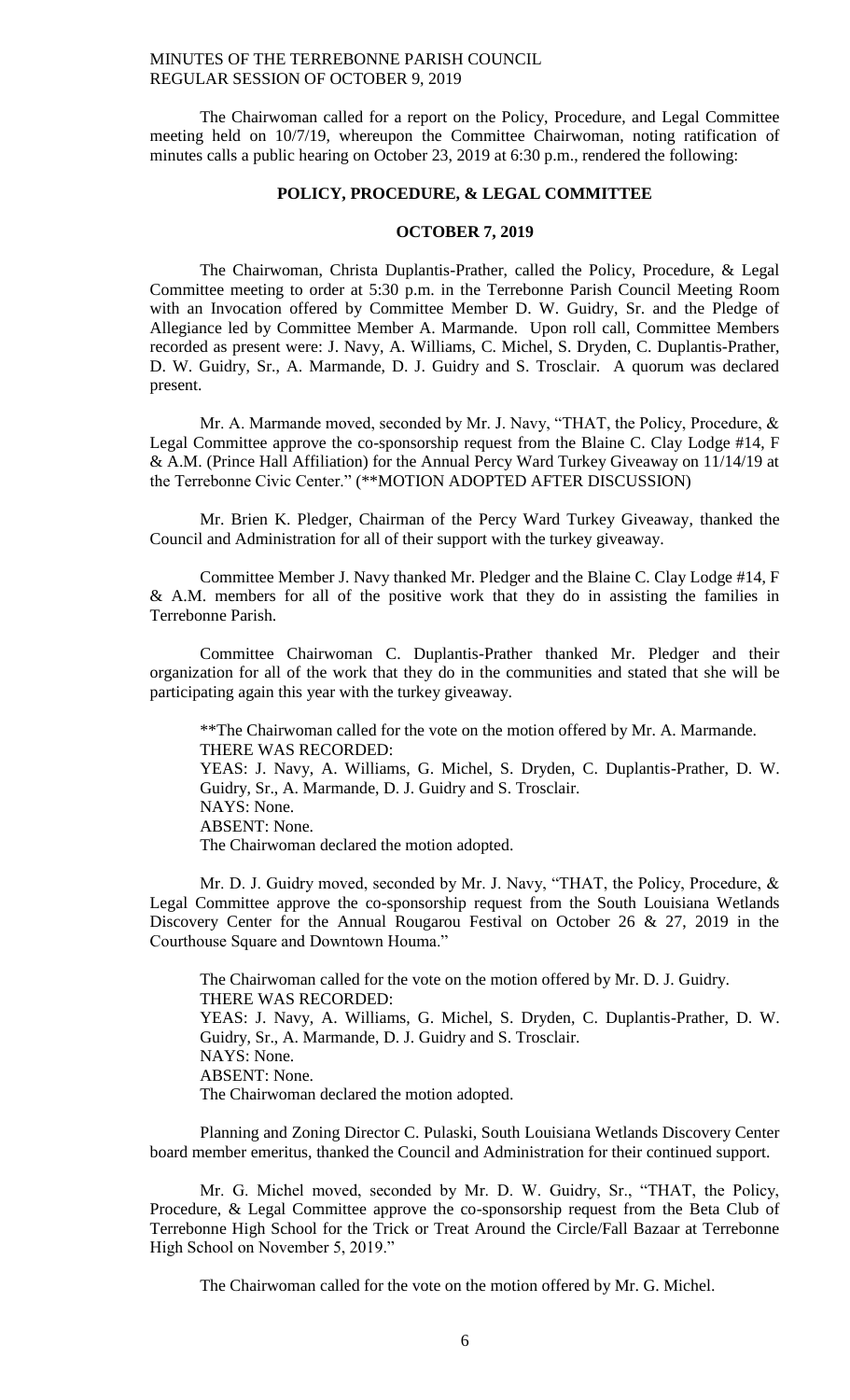THERE WAS RECORDED: YEAS: J. Navy, A. Williams, G. Michel, C. Duplantis-Prather, D. W. Guidry, Sr., A. Marmande, D. J. Guidry and S. Trosclair. NAYS: None. ABSENT: None. ABSTAIN: S. Dryden. The Chairwoman declared the motion adopted.

Mr. G. Michel moved, seconded by Mr. S. Trosclair, "THAT, the Policy, Procedure, & Legal Committee introduce an ordinance to create prospective Precincts by the split and/or merger of Precinct Geography in accordance with Louisiana Revised Statutes 18:532 and 18:532.1 and call a public hearing on Wednesday, October 23, 2019 at 6:30 p.m." *\*(MOTION ADOPTED AFTER DISCUSSION)*

Mr. Joshua Manning, Planner II with South Central Planning and Development Commission, explained that the prospective precinct splits and/or mergers will not be in effect for the upcoming elections. He stated that this will assist in getting prepared for the 2020 Census. He stated that the current precincts were examined and corrections were made where precincts were not following a visible boundary or where there were less than 300 voters at a precinct, they were merged with an adjacent precinct. He stated that Dr. Bill Blair, the Director of Demographic Services, with the State Legislature is requesting these corrections be made statewide. He stated that the changes will be the building blocks for the next Terrebonne Parish Redistricting.

Ms. Rhonda Rogers, Registrar of Voters, explained that the proposed ordinance will simplify and clarify precincts and geographic locations, as well as, help with the 2020 census.

Upon questioning from Committee Member S. Dryden regarding Terrebonne High School polling places, Ms. Rogers stated she will contact the Clerk of Court regarding this concern.

Committee Member G. Michel reiterated, to the public, that the proposed ordinance has no impact on the upcoming election and stated that individuals will still be able to vote at their perspective polling places.

**\***The Chairwoman called for the vote on the motion offered by Mr. G. Michel. THERE WAS RECORDED: YEAS: J. Navy, A. Williams, G. Michel, S. Dryden, C. Duplantis-Prather, D. W. Guidry, Sr., A. Marmande, D. J. Guidry and S. Trosclair. NAYS: None. ABSENT: None. The Chairwoman declared the motion adopted.

Mr. G. Michel moved, seconded by Mr. J. Navy, "THAT, there being no further business to come before the Policy, Procedure, & Legal Committee, the meeting be adjourned."

The Chairwoman called for the vote on the motion offered by Mr. G. Michel. THERE WAS RECORDED: YEAS: J. Navy, A. Williams, G. Michel, S. Dryden, C. Duplantis-Prather, D. W. Guidry, Sr., A. Marmande, D. J. Guidry and S. Trosclair. NAYS: None. ABSENT: None. The Chairwoman declared the motion adopted and the meeting was adjourned at 5:40 p.m.

Christa Duplantis-Prather, Chairwoman

Tammy E. Triggs, Minute Clerk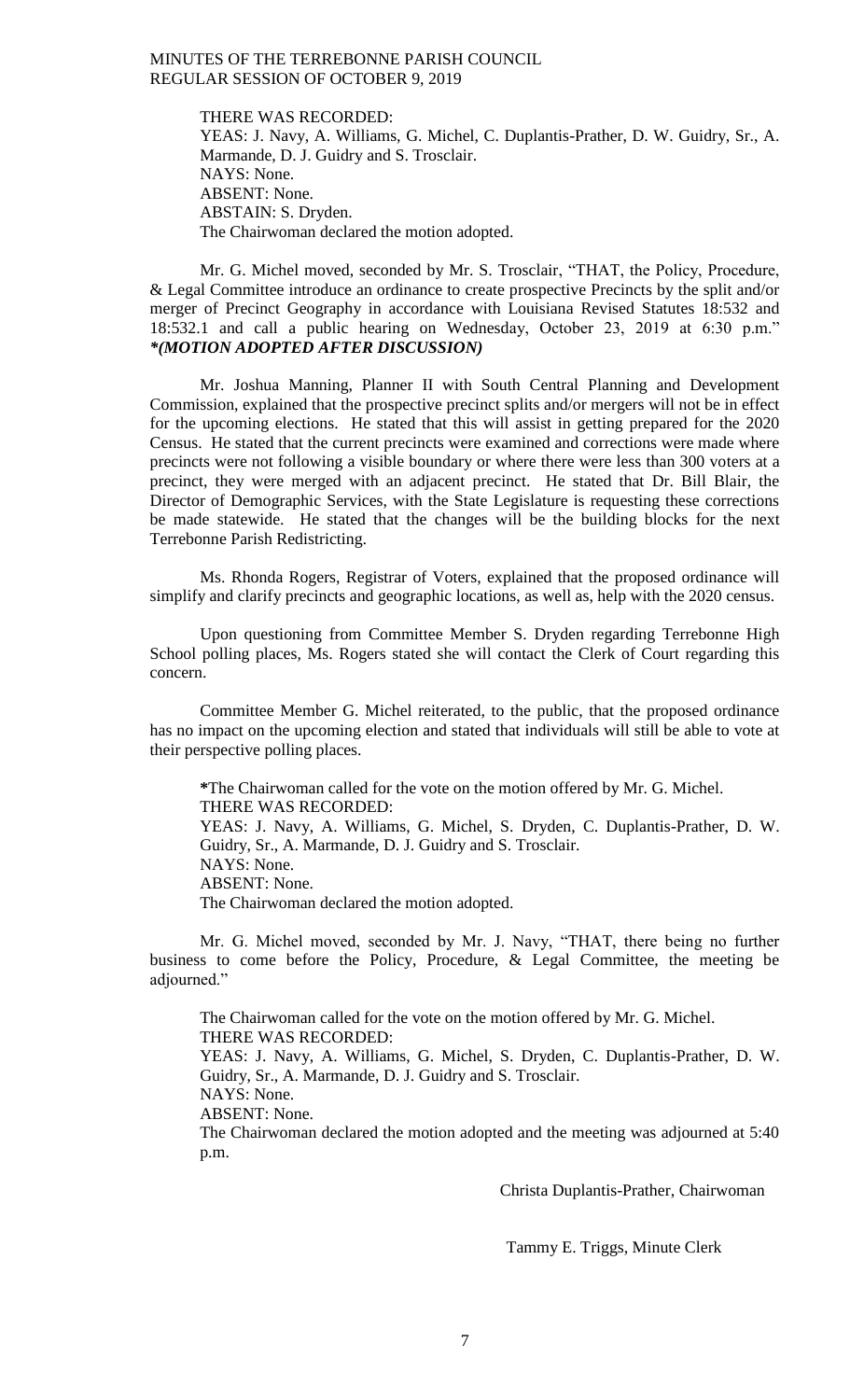Ms. C. Duplantis-Prather moved, seconded by Mr. D. W. Guidry, Sr., "THAT the Council accept and ratify the minutes of the Policy, Procedure, and Legal Committee meeting held on  $10/7/19$ ."

The Chairwoman called for a vote on the motion offered by Ms. C. Duplantis-Prather. THERE WAS RECORDED: YEAS: J. Navy, A. Williams, G. Michel, S. Dryden, C. Duplantis-Prather, D. W. Guidry, Sr., A. Marmande, D. J. Guidry, and S. Trosclair. NAYS: None. ABSENT: None. The Chairwoman declared the motion adopted.

The Chairwoman called for a report on the Public Services Committee meeting held on 10/7/19, whereupon the Committee Chairman, noting ratification of minutes calls a public hearing on October 23, 2019 at 6:30 p.m., rendered the following:

# **PUBLIC SERVICES COMMITTEE**

# **OCTOBER 7, 2019**

The Chairman, Dirk J. Guidry, called the Public Services Committee meeting to order at 5:42 p.m. in the Terrebonne Parish Council Meeting Room with an Invocation offered by Committee Member G. Michel and the Pledge of Allegiance led by Committee Member S. Trosclair. Upon roll call, Committee Members recorded as present were: J. Navy, A. Williams, G. Michel, S. Dryden, C. Duplantis-Prather, D. W. Guidry, Sr., A. Marmande, D. J. Guidry and S. Trosclair. A quorum was declared present.

| <b>OFFERED BY:</b>  | MR. G. MICHEL         |
|---------------------|-----------------------|
| <b>SECONDED BY:</b> | MR. D. W. GUIDRY, SR. |

### **RESOLUTION NO. 19-353**

A RESOLUTION AUTHORIZING THE PARISH PRESIDENT TO EXECUTE A CONTRACT FOR PROFESSIONAL VETERINARY SERVICES WITH DR. KATHLEEN ELSTROTT, DVM.

**WHEREAS**, the Terrebonne Parish Animal Shelter (TPAS) is an open admission shelter that receives orphaned, seized, stray, and/or surrendered animals; and

**WHEREAS**, the TPAS requires the services of a veterinarian for the benefit of impounded animals; and

**WHEREAS,** Terrebonne Parish Consolidated Government desires to contract with Dr. Elstrott; and

**WHEREAS**, Dr. Elstrott has agreed to extend said contract for professional veterinary services outlined in the attached contract.

**NOW, THEREFORE, BE IT RESOLVED** by the Terrebonne Parish Council (Budget and Finance Committee), on behalf of Terrebonne Parish Consolidated Government that the Parish President, Gordon Dove, is hereby authorized to execute a contract with Dr. Elstrott for professional veterinary services outlined in the attached contract.

#### **THERE WAS RECORDED:**

YEAS: J. Navy, A. Williams, G. Michel, S. Dryden, C. Duplantis-Prather, D. W. Guidry, Sr., A. Marmande, Sr., and D. J. Guidry. NAYS: None. ABSTAINING: None. ABSENT: S. Trosclair. The Chairman declared the resolution adopted on this the  $7<sup>TH</sup>$  day of October 2019.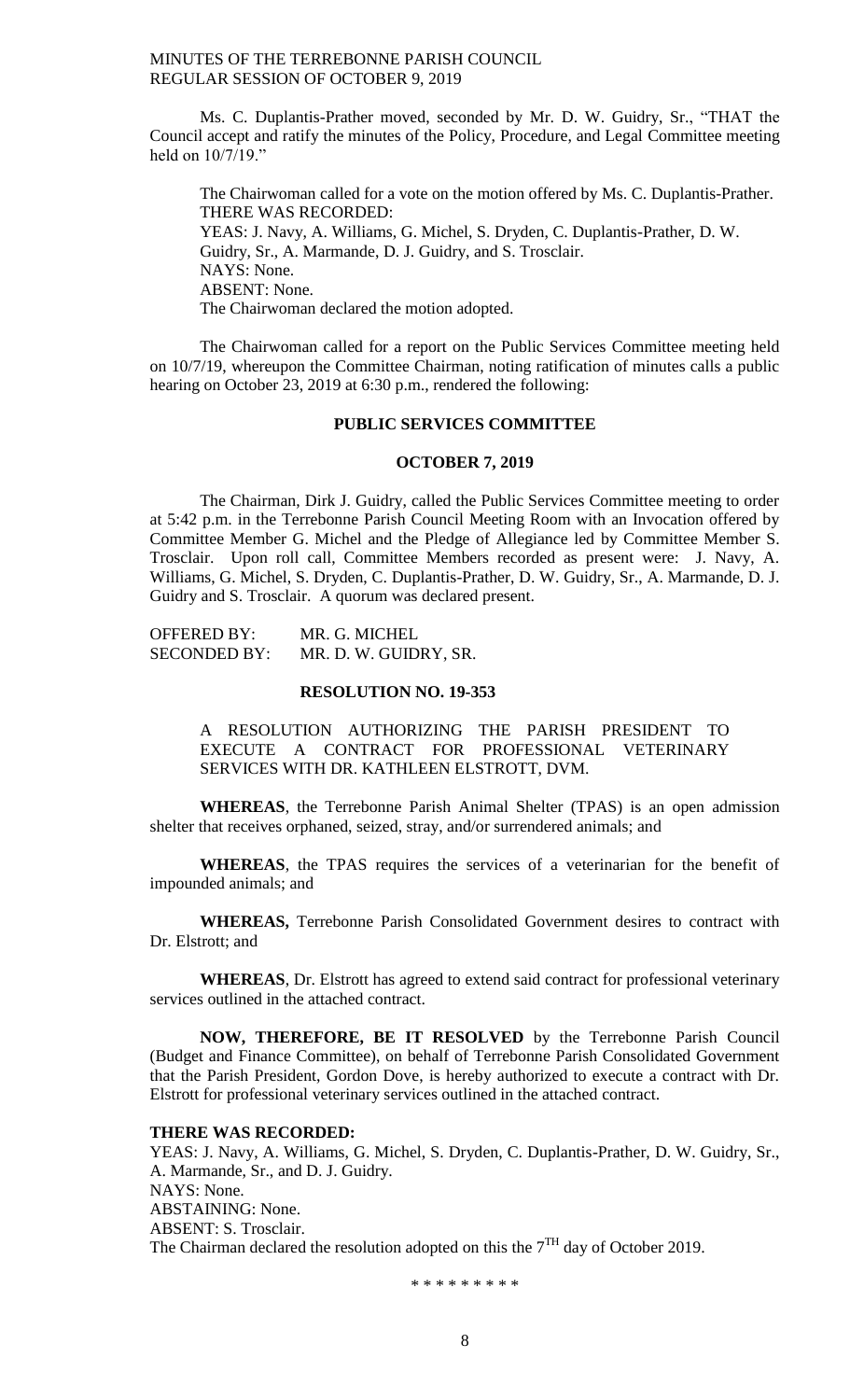OFFERED BY: MS. A. WILLIAMS SECONDED BY: MRS. C. DUPLANTIS-PRATHER

### **RESOLUTION NO. 19-354**

A RESOLUTION AUTHORIZING THE EXECUTION OF CHANGE ORDER NO. 1 (BALANCING) TO THE CONSTRUCTION AGREEMENT FOR PARISH PROJECT NO.<br>16-SEW-04, POLK STREET SEWER LIFT STATION REHABILITATION, 16-SEW-04, POLK STREET SEWER LIFT STATION REHABILITATION, TERREBONNE PARISH, LOUISIANA.

**WHEREAS**, Terrebonne Parish Consolidated Government entered into a contract dated October 8, 2018, with Volute, Inc., Recordation Number 1568397, for Parish Project No. 16-SEW-04, Polk Street Sewer Lift Station Rehabilitation, Terrebonne Parish, Louisiana, and

**WHEREAS**, this Change Order No. 1 (Balancing) has been recommended by the Engineer, All South Consulting Engineers, LLC, for a decrease in the contract amount of \$11,390.00, and an increase of 32 calendar days, and

**WHEREAS**, this change order will balance the final Bid Item quantities, due to completion of all work, with an increase of 32 calendar days, and

**NOW, THEREFORE BE IT RESOLVED** that the Terrebonne Parish Council (Public Services Committee), on behalf of the Terrebonne Parish Consolidated Government, does hereby approve and authorize the execution by Terrebonne Parish President Gordon E. Dove, of Change Order No. 1 (Balancing) to the construction agreement with Volute, Inc., for Parish Project No. 16-SEW-04, Polk Street Sewer Lift Station Rehabilitation, Terrebonne Parish, Louisiana, and

BE IT FURTHER RESOLVED that a certified copy of the resolution is forwarded to the Engineer, All South Consulting Engineers, LLC.

#### **THERE WAS RECORDED:**

YEAS: J. Navy, A. Williams, G. Michel, S. Dryden, C. Duplantis-Prather, D. W. Guidry, Sr., A. Marmande, Sr., and D. J. Guidry. NAYS: None. ABSTAINING: None. ABSENT: S. Trosclair. The Chairman declared the resolution adopted on this the  $7<sup>TH</sup>$  day of October 2019.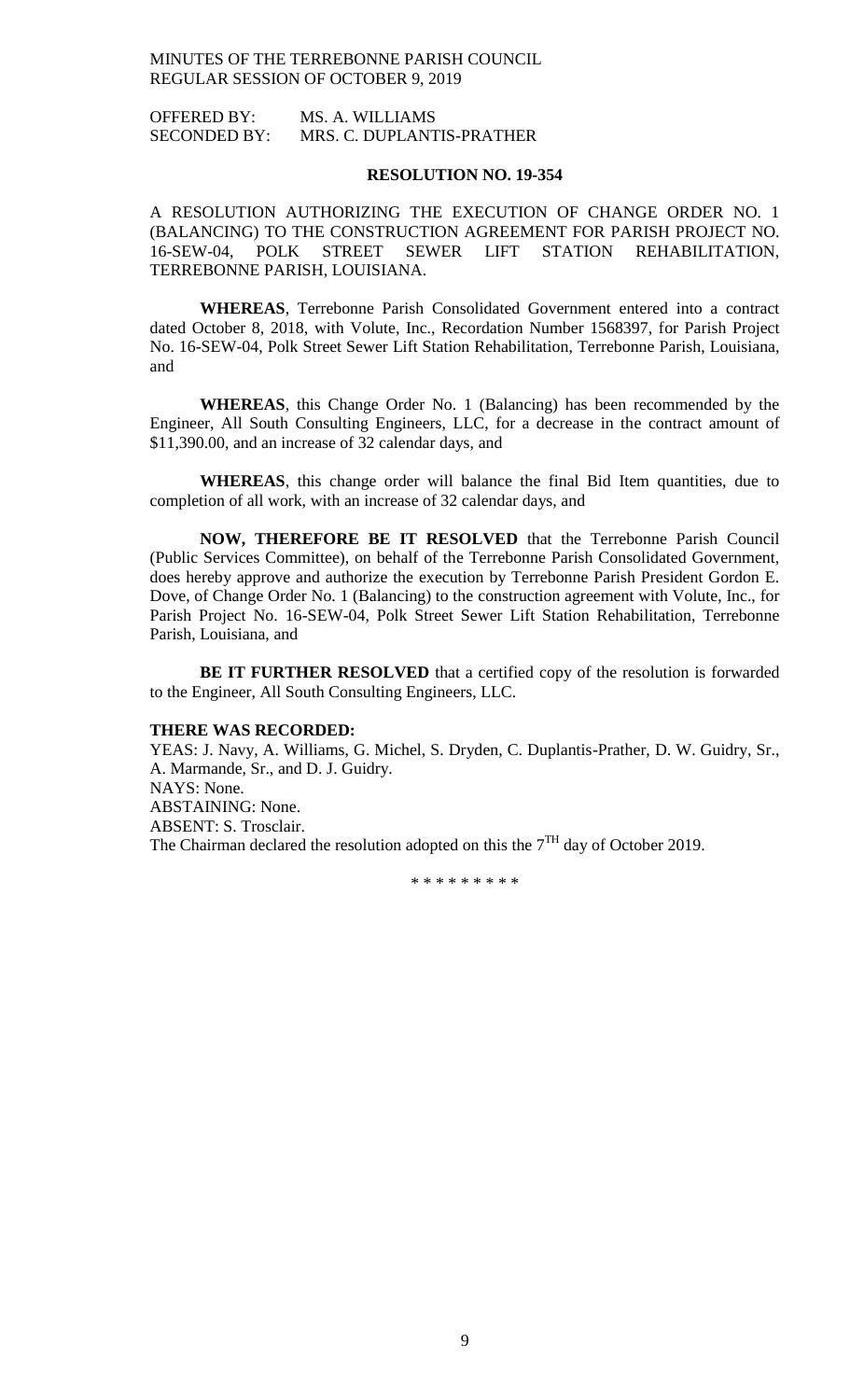OFFERED BY: MR. A. MARMANDE SECONDED BY: MR. D. W. GUIDRY, SR.

# **RESOLUTION NO. 19-355**

A resolution authorizing the execution of Change Order No. 1 for the Construction Agreement for Parish Project No. 02-DRA-28, Forced Drainage Project 1-1A (Statewide Flood Control) Phase 4 Pump Station Project, Terrebonne Parish, Louisiana.

**WHEREAS**, the Terrebonne Parish Consolidated Government entered into a contract dated February 2, 2019 with River Road Construction Inc., for Parish Project No. 02-DRA-28, Forced Drainage Project 1-1A (Statewide Flood Control) Phase 4 Pump Station Project, Terrebonne Parish, Louisiana, and

**WHEREAS**, it is necessary to adjust plan quantities and add additional items for value engineering items, and

**WHEREAS**, this change order will decrease the overall contract price by Ten Thousand, Two Hundred Ninety-One Dollars and One Cent (\$10,291.01), and

**WHEREAS,** this change order will increase contract time by Fourteen (14) days due to unanticipated adverse weather delays, and

**WHEREAS**, this Change Order No. 1 has been recommended by the Engineer, T. Baker Smith, LLC, for this project, and

**NOW, THEREFORE BE IT RESOLVED** that the Terrebonne Parish Council on behalf of the Terrebonne Parish Consolidated Government, does hereby approve and authorize the execution by Terrebonne Parish President Gordon E. Dove of Change Order No. 1 to the construction agreement with River Road Construction Inc. for Parish Project No. 02- DRA-28, Forced Drainage Project 1-1A (Statewide Flood Control) Phase 4 Pump Station Project, Terrebonne Parish, Louisiana, for a decrease to the contract amount in the amount of Ten Thousand, Two Hundred Ninety-One Dollars and One Cent (\$10,291.01) with an increase in construction time of Fourteen (14) days, and

**BE IT FURTHER RESOLVED** that a certified copy of the resolution be forwarded to Engineer, T. Baker Smith, LLC.

# **THERE WAS RECORDED:**

YEAS: J. Navy, A. Williams, G. Michel, S. Dryden, C. Duplantis-Prather, D. W. Guidry, Sr., A. Marmande, Sr., and D. J. Guidry. NAYS: None. ABSTAINING: None. ABSENT: S. Trosclair. The Chairman declared the resolution adopted on this the  $7<sup>TH</sup>$  day of October 2019.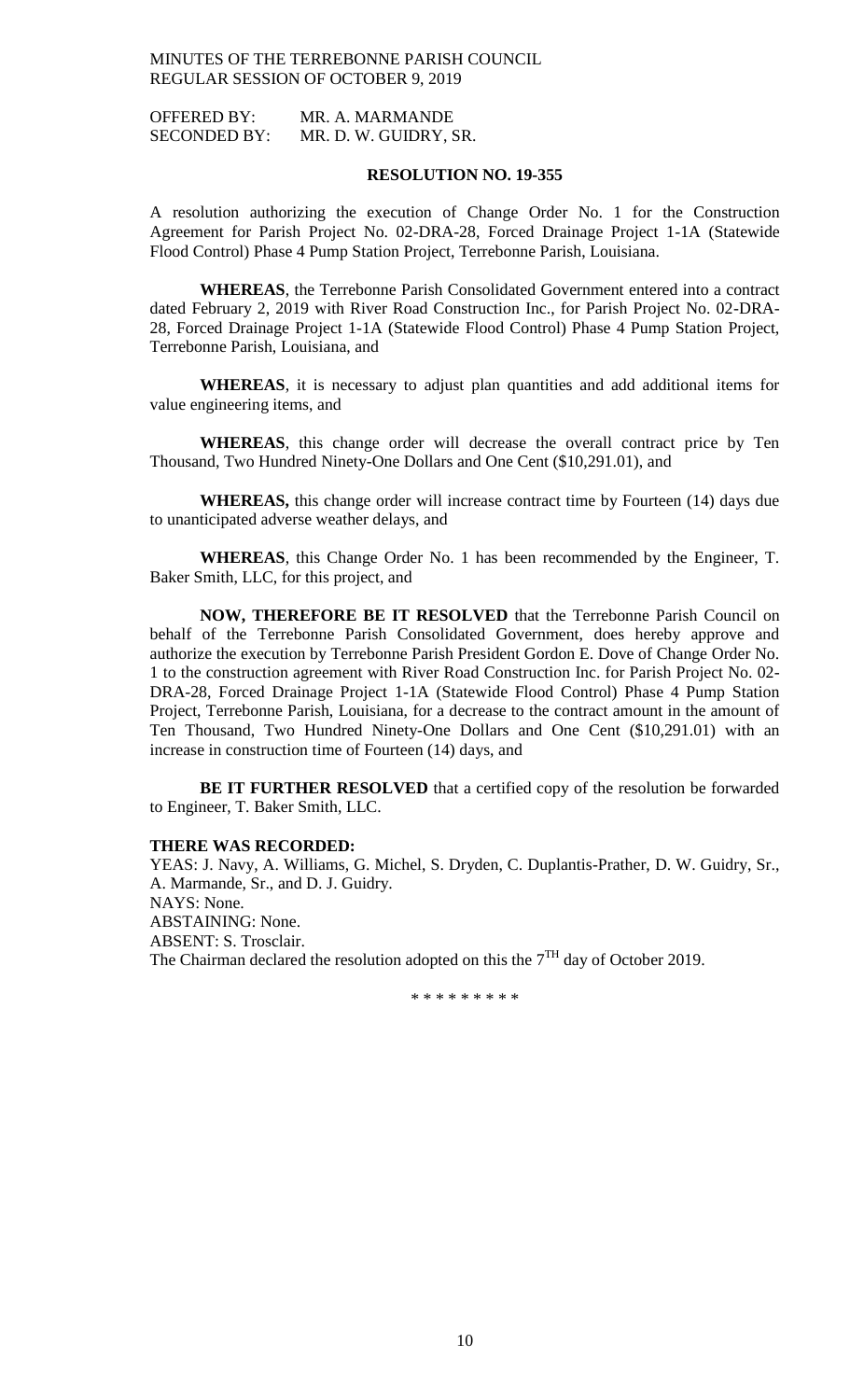# OFFERED BY: MRS. C. DUPLANTIS-PRATHER SECONDED BY: MR. A. MARMANDE

# **RESOLUTION NO. 19-356**

A RESOLUTION AUTHORIZING THE EXECUTION OF CHANGE ORDER NO. 2 (BALANCING) FOR THE CONSTRUCTION AGREEMENT FOR PARISH PROJECT NO. 17-DRA-04, SYLVIA STREET DRAINAGE IMPROVEMENTS PROJECT PHASE 3A, TERREBONNE PARISH, LOUISIANA.

**WHEREAS**, the Terrebonne Parish Consolidated Government entered into a contract dated May 23, 2019 with Command Construction, LLC, for Parish Project No. 17-DRA-04, Sylvia Street Drainage Improvements Project Phase 3A, Terrebonne Parish, Louisiana, and

**WHEREAS**, it is necessary to cover costs associated with adjusting existing waterline valve boxes and associated concrete roadway, and balance contract quantities with installed quantities, and

**WHEREAS**, this change order will decrease the overall contract price by Seven Thousand, Four Hundred Eighty Dollars and No Cents (\$7,480.00), and

**WHEREAS**, additional time of seven (7) days are needed due to the additional work for a total increase of seven (7) days in contract time, and

**WHEREAS**, this Change Order No. 2 (Balancing) has been recommended by the Engineer, All South Consulting Engineers, LLC, for this project, and

**NOW, THEREFORE BE IT RESOLVED** that the Terrebonne Parish Council on behalf of the Terrebonne Parish Consolidated Government, does hereby approve and authorize the execution by Terrebonne Parish President Gordon E. Dove of Change Order No. 2 (Balancing) to the construction agreement with Command Construction, LLC for Parish Project No. 17-DRA-04, Sylvia Street Drainage Improvements Project Phase 3A, Terrebonne Parish, Louisiana, for an decrease to the contract amount in the amount of Seven Thousand, Four Hundred Eighty Dollars and No Cents (\$7,480.00) with an increase of seven (7) days in construction time.

**BE IT FURTHER RESOLVED** that a certified copy of the resolution be forwarded to Engineer, All South Consulting Engineers, LLC.

### **THERE WAS RECORDED:**

YEAS: J. Navy, A. Williams, G. Michel, S. Dryden, C. Duplantis-Prather, D. W. Guidry, Sr., A. Marmande, Sr., and D. J. Guidry. NAYS: None. ABSTAINING: None. ABSENT: S. Trosclair. The Chairman declared the resolution adopted on this the  $7<sup>TH</sup>$  day of October 2019.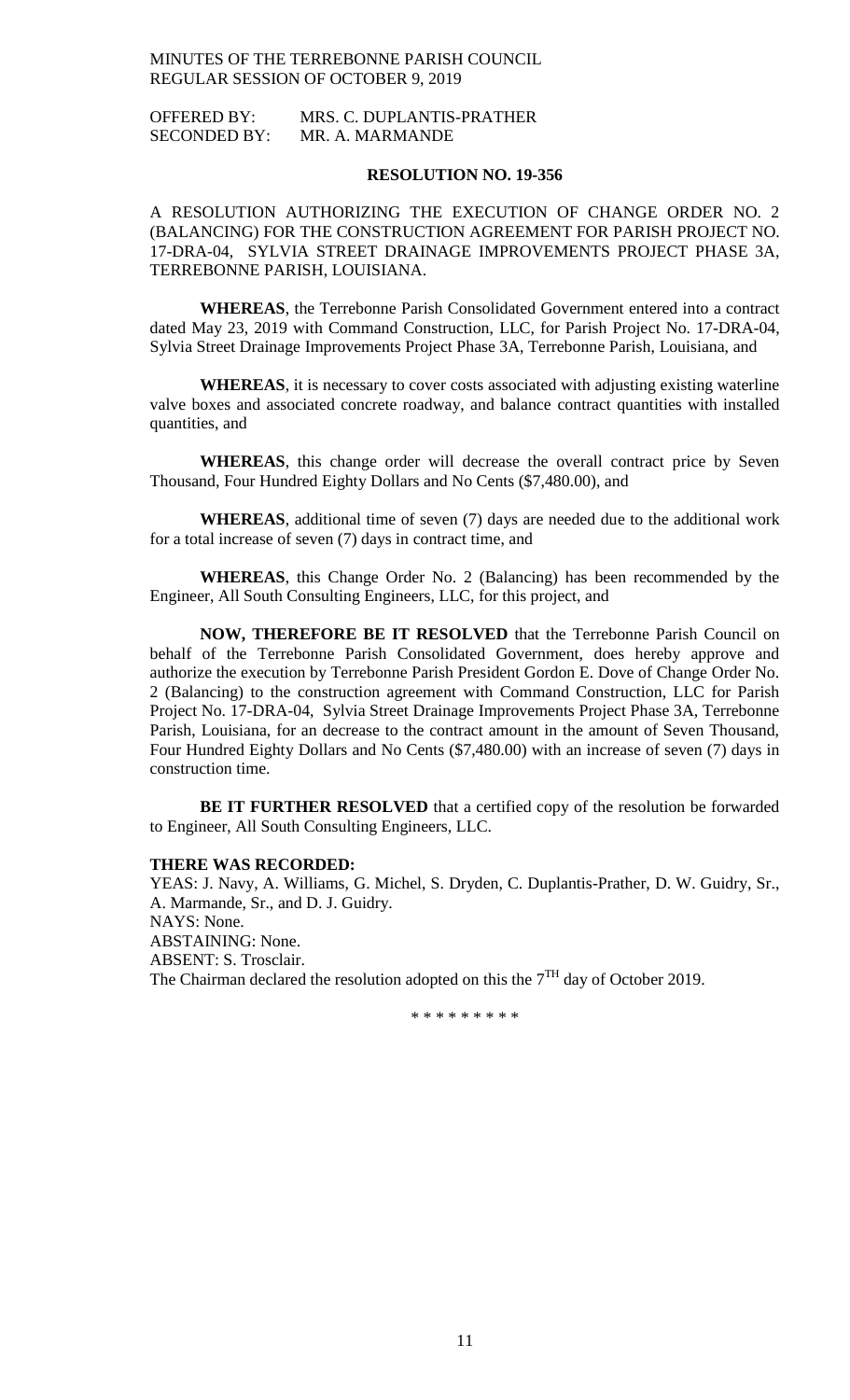OFFERED BY: MRS. D. DUPLANTIS-PRATHER SECONDED BY: MR. D. W. GUIDRY, SR.

# **RESOLUTION NO. 19-357**

A resolution providing for the acceptance of work performed by Command Construction, LLC, in accordance with the Certificate of Substantial Completion for Parish Project No. 17- DRA-04, Sylvia Street Drainage Improvements Project Phase 3A, Terrebonne Parish, Louisiana.

**WHEREAS**, the Terrebonne Parish Consolidated Government entered into a contract dated May 23, 2019 with Command Construction, LLC, for Parish Project No. 17-DRA-04, Sylvia Street Drainage Improvements Project Phase 3A, Terrebonne Parish, Louisiana, as will be seen by reference to said contract which is recorded under Entry No. 1581644 of the records of Terrebonne Parish, and

**WHEREAS**, the work performed has been inspected by authorized representatives of the Owner, Engineer, and Contractor and found to be substantially complete, and

**WHEREAS**, the Engineer for this project, All South Consulting Engineers, LLC, recommends the acceptance of the substantial completion, and

**NOW, THEREFORE BE IT RESOLVED** that the Terrebonne Parish Council, on behalf of the Terrebonne Parish Consolidated Government, does hereby accept the work performed, effective as of the date of recording of this resolution, and does authorize and direct the Clerk of Court and Ex-Officio Recorder of Mortgages of Terrebonne Parish to note this acceptance thereof in the margin of the inscription of said contract under Entry No. 1581644 of the Records of Terrebonne Parish, Louisiana, and

**BE IT FURTHER RESOLVED** that a certified copy of the resolution be forwarded to All South Consulting Engineers, LLC, and

**BE IT FURTHER RESOLVED** that a certified copy of the resolution be recorded in the office of the Clerk of Court of Terrebonne Parish to commence a 45-day clear lien period, and

**BE IT FURTHER RESOLVED** that the Administration is authorized to make payment of retainage upon the presentation of a Clear Lien Certificate.

#### **THERE WAS RECORDED:**

YEAS: A. Williams, G. Michel, S. Dryden, C. Duplantis-Prather, D. W. Guidry, Sr., A. Marmande, Sr., and D. J. Guidry. NAYS: None. ABSTAINING: None. ABSENT: S. Trosclair and J. Navy. The Chairman declared the resolution adopted on this the  $7<sup>TH</sup>$  day of October 2019.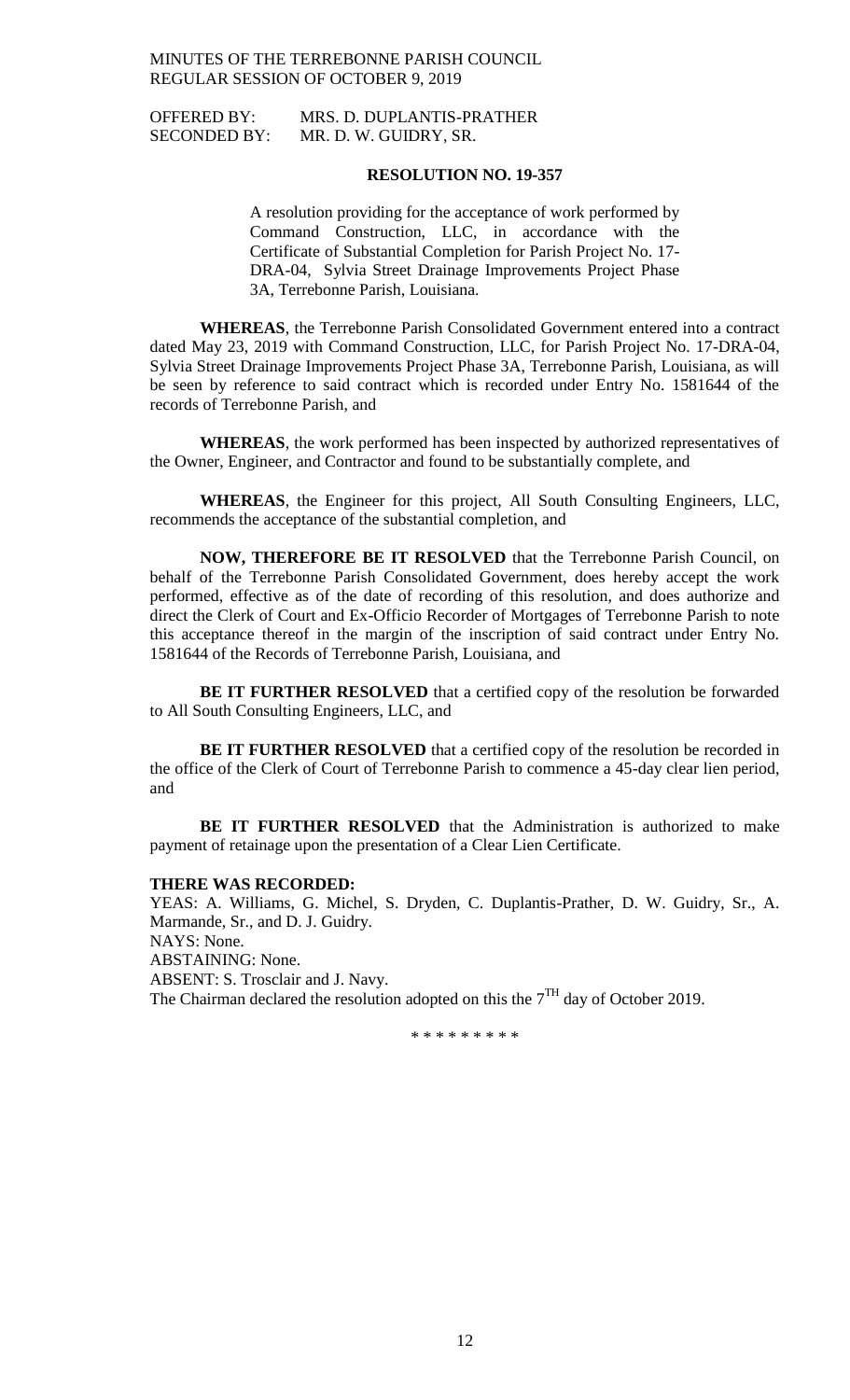OFFERED BY: MR. D. W. GUIDRY, SR. SECONDED BY: MR. G. MICHEL

## **RESOLUTION NO. 19-358**

A RESOLUTION AUTHORIZING THE EXECUTION OF CHANGE ORDER NO. 2 FOR THE CONSTRUCTION AGREEMENT FOR PARISH PROJECT NO. 18-PARK-05, BAYOU COUNTRY SPORTS PARK PHASE 1-F SOCCER CONCESSIONS, TERREBONNE PARISH, LOUISIANA.

**WHEREAS**, the Terrebonne Parish Consolidated Government entered into a contract dated January 24, 2019 with LA Contracting Enterprise, LLC, for Parish Project No. 18- PARK-05, Bayou Country Sports Park Phase 1-F Soccer Concessions, Terrebonne Parish, Louisiana, and

**WHEREAS**, it is necessary to adjust contract price due to the construction of an accessory slab under the A/C condensing unit and a concrete block wall around the unit, and

**WHEREAS**, this change order will increase the overall contract price by One Thousand, Seven Hundred Forty-Eight Dollars and No Cents (\$1,748.00), and

**WHEREAS**, additional time of five (5) days to perform the additional work, and

**WHEREAS**, this Change Order No. 2 has been recommended by the Engineer, All South Consulting Engineers, LLC, for this project, and

**NOW, THEREFORE BE IT RESOLVED** that the Terrebonne Parish Council on behalf of the Terrebonne Parish Consolidated Government, does hereby approve and authorize the execution by Terrebonne Parish President Gordon E. Dove of Change Order No. 2 to the construction agreement with LA Contracting Enterprise, LLC for Parish Project No. 18-PARK-05, Bayou Country Sports Park Phase 1-F Soccer Concessions, Terrebonne Parish, Louisiana, for an increase to the contract amount in the amount of One Thousand, Seven Hundred Forty-Eight Dollars and No Cents (\$1,748.00) with an increase of five (5) days in construction time.

**BE IT FURTHER RESOLVED** that a certified copy of the resolution be forwarded to Engineer, All South Consulting Engineers, LLC.

### **THERE WAS RECORDED:**

YEAS: A. Williams, G. Michel, S. Dryden, C. Duplantis-Prather, D. W. Guidry, Sr., A. Marmande, Sr., and D. J. Guidry. NAYS: None. ABSTAINING: None. ABSENT: S. Trosclair and J. Navy. The Chairman declared the resolution adopted on this the  $7<sup>TH</sup>$  day of October 2019.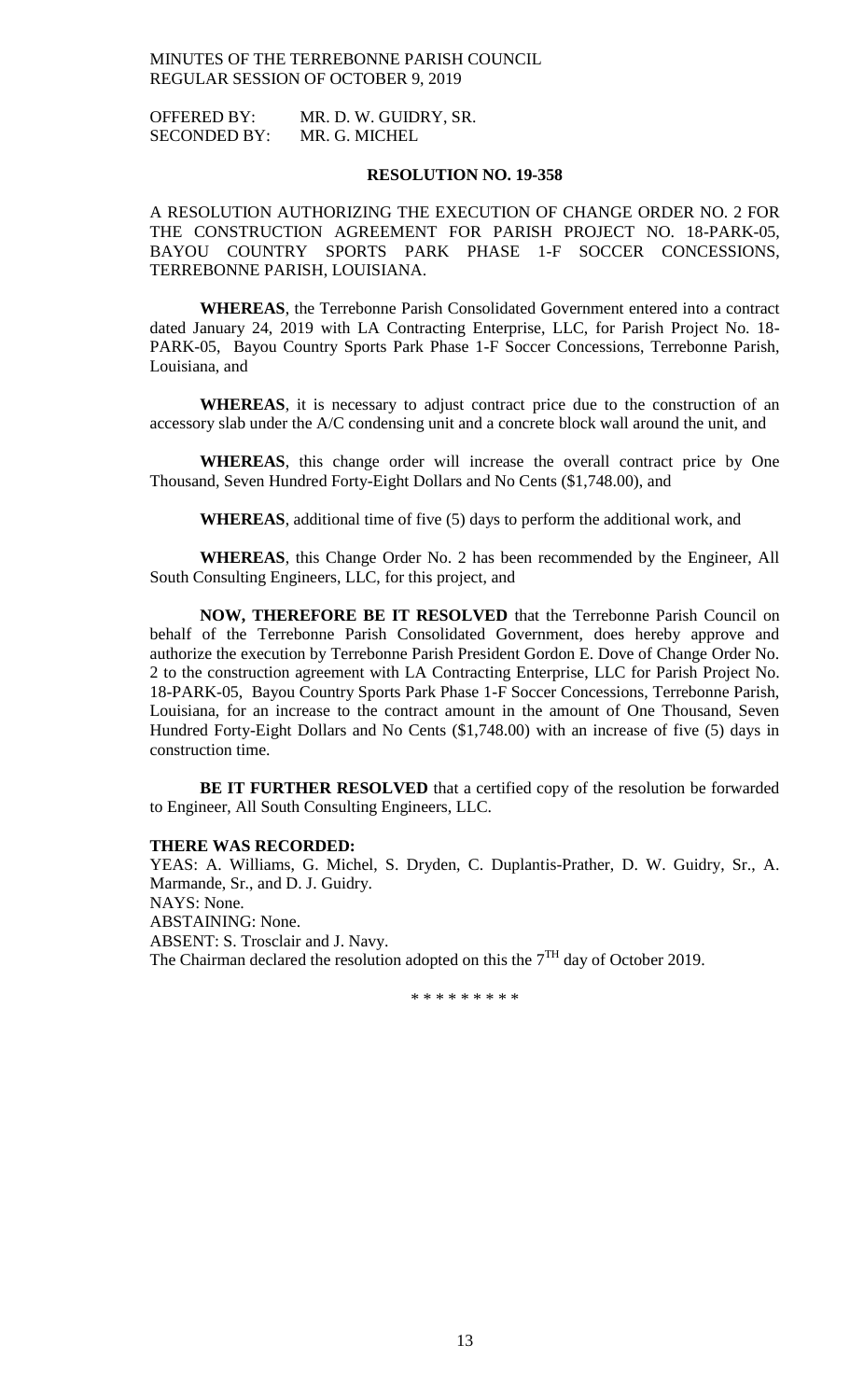OFFERED BY: MR. A. MARMANDE SECONDED BY: MR. G. MICHEL

### **RESOLUTION NO. 19- 359**

A RESOLUTION DECLARING THE NECESSITY FOR EMERGENCY ACTION PURSUANT TO THE AUTHORITY SET FORTH IN LSA R.S. 38:2212(D) TO ADDRESS REPAIRS TO THE BUQUET BRIDGE WHICH REQUIRED IMMEDIATE ACTION TO CORRECT. SUCH EMERGENCY ACTION INCLUDES THE ACQUISITION OF PROFESSIONAL SERVICES TO REMOVE, REPAIR, AND REPLACE ESSENTIAL GEAR DRIVE COMPONENTS TO RESTORE BRIDGE OPERATIONS.

**WHEREAS**, the Buquet Bridge is operated and inventoried by the Terrebonne Parish Consolidated Government Roads & Bridges Division as a moveable span bridge, and

**WHEREAS**, the failure of such equipment on September 21, 2019 has required closure to vehicle traffic on the bridge, and

**WHEREAS**, the Department of Public Works contacted Coastal Bridge Services, L.L.C. to provide equipment, labor and materials for immediate removal, repairs, and replacement of the gear box and drive components, and

**WHEREAS**, Coastal Bridge Services, L.L.C. successfully removed the gear boxes and related drive components on September 23, 2019,

**WHEREAS,** the Parish President approved the emergency repairs to the Buquet Bridge on September 21, 2019, and

**NOW, THEREFORE BE IT RESOLVED** that the Terrebonne Parish Council, on behalf of the Terrebonne Parish Consolidated Government, does hereby declare that the emergency repairs to the Buquet Bridge as an emergency purchase.

#### **THERE WAS RECORDED:**

YEAS: A. Williams, G. Michel, S. Dryden, C. Duplantis-Prather, D. W. Guidry, Sr., A. Marmande, Sr., and D. J. Guidry. NAYS: None. ABSTAINING: None. ABSENT: S. Trosclair and J. Navy. The Chairman declared the resolution adopted on this the  $7<sup>TH</sup>$  day of October 2019.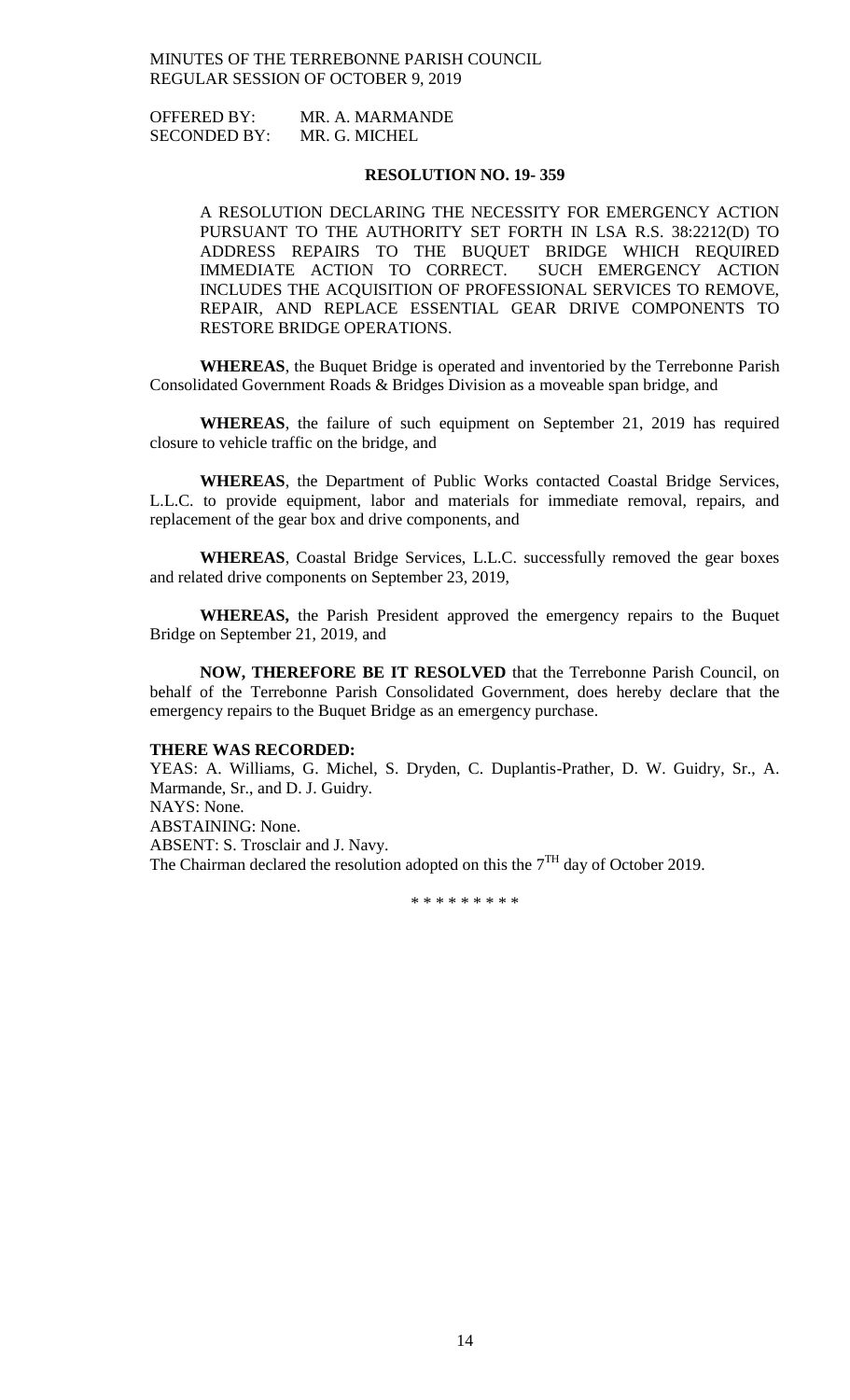OFFERED BY: MRS. C. DUPLANTIS-PRATHER SECONDED BY: MR. A. MARMANDE

# **RESOLUTION NO. 19-360**

A RESOLUTION PROVIDING APPROVALS OF THE FEDERAL OFF-SYSTEM BRIDGE PRIORITY LIST FOR THE 2019-2021 FEDERAL OFF-SYSTEM HIGHWAY BRIDGE PROGRAM.

**WHEREAS**, every three years, otherwise known as a selection cycle, an Off-System Bridge Priority List is adopted by the Parish Government as a requirement to receive allocations from the Federal Off-System Highway Bridge Program, and

**WHEREAS**, this list includes the bridge name, the length and width of the bridge, the type of bridge, and other pertinent information, and

**WHEREAS**, the projected available funds for the 2019-2021 Federal Off-System Bridge Program selection cycle is \$1,047,596, and

**WHEREAS**, all qualifying bridges were reviewed and prioritized by Mr. David Rome, Director of Public Works, and the Bridge Division personnel based on available funds, qualifying structures, and current structural condition, and

**WHEREAS**, the Savanne Road Bridge over Hanson Canal on Savanne Road is recommended for replacement in the 2019-2021 Federal Off-System Bridge Program.

**NOW, THEREFORE BE IT RESOLVED** by the Terrebonne Parish Council (Public Services Committee), on behalf of the Terrebonne Parish Consolidated Government, that the Priority List prepared by the Parish Administration be accepted and approved as submitted.

#### **THERE WAS RECORDED:**

YEAS: A. Williams, G. Michel, S. Dryden, C. Duplantis-Prather, D. W. Guidry, Sr., A. Marmande, Sr., and D. J. Guidry. NAYS: None. ABSTAINING: None. ABSENT: S. Trosclair and J. Navy. The Chairman declared the resolution adopted on this the  $7<sup>TH</sup>$  day of October 2019.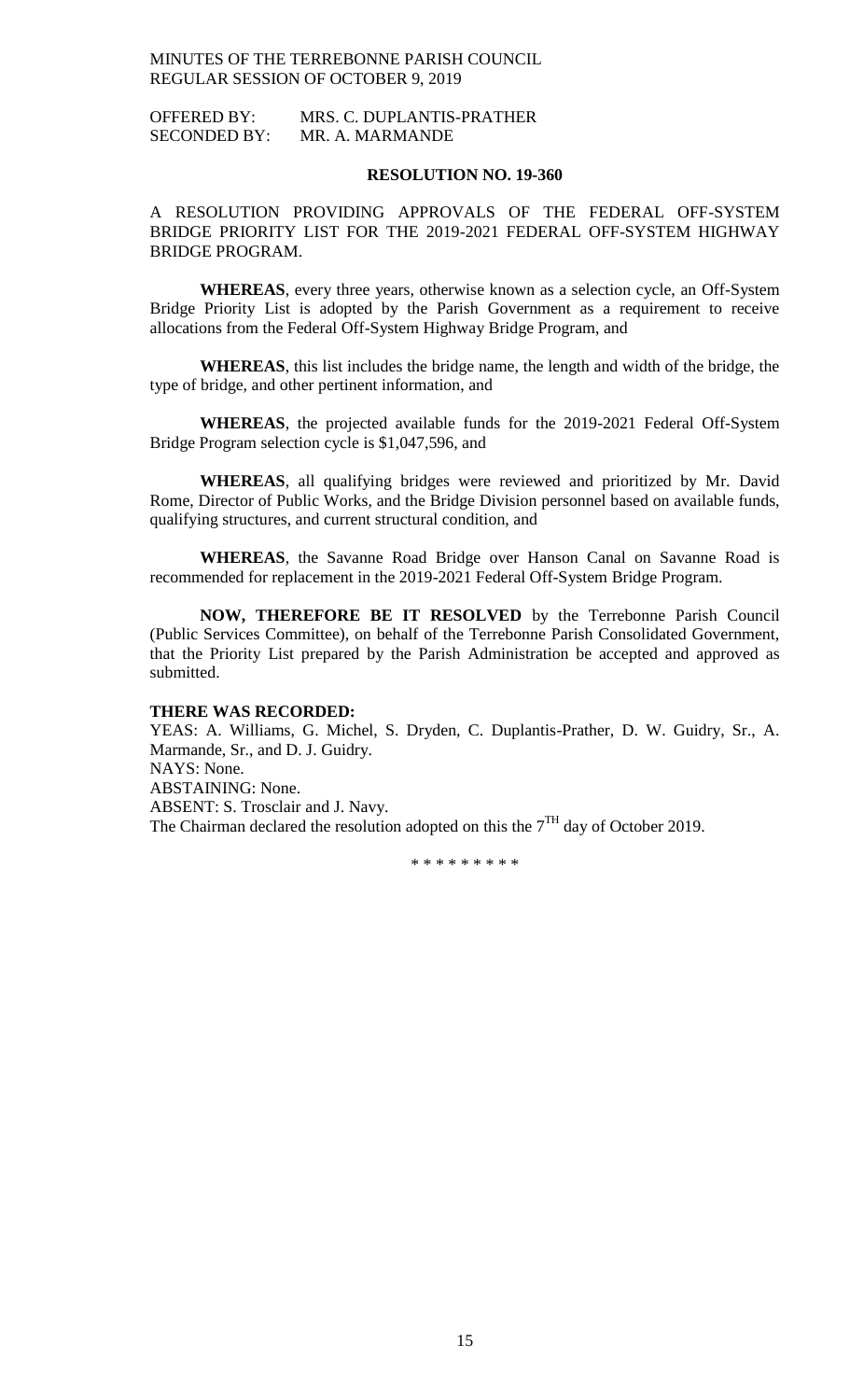OFFERED BY: MR. A. MARMANDE SECONDED BY: MRS. C. DUPLANTIS-PRATHER

### **RESOLUTION NO. 19-361**

A RESOLUTION AUTHORIZING THE EXECUTION OF CHANGE ORDER NO. 2 FOR THE CONSTRUCTION AGREEMENT FOR PARISH PROJECT NO. 16-LOCK-61, PETIT CAILLOU LOCK STRUCTURE PROJECT, TERREBONNE PARISH, LOUISIANA.

**WHEREAS**, the Terrebonne Parish Consolidated Government awarded the construction of Parish Project No. 16-LOCK-61, Petit Caillou Lock Structure Project to Sealevel Construction, Inc., Terrebonne Parish, Louisiana, and

**WHEREAS**, the Parish is desirous of completing the construction of the Petit Caillou Lock Structure Project, and

**WHEREAS**, due to an under run of concrete for the sill slab and the elimination of equipment on certain bid items, there was a deduction to the project cost, and

**WHEREAS**, this change order also incorporate the cost for additional components requested for the HPU, additional concrete poured around the Hydraulic Cylinder Deck, and additional cost for the contractor to sandblast the concrete bay wall, and

**WHEREAS**, this change order will decrease the overall contract price by Thirty-Two Thousand, Four Hundred Fifty-One Dollars and Ninety-Five Cents (\$32,451.95), and

**WHEREAS**, Change Order No. 2 had been recommended by the Engineer, GIS Engineering, LLC, for this project.

**NOW, THEREFORE BE IT RESOLVED** that the Terrebonne Parish Council on behalf of the Terrebonne Parish Consolidated Government, does hereby approve and authorize the execution by Terrebonne Parish President Gordon E. Dove of Change Order No. 2 to the construction agreement with Sealevel Construction, Inc. for Parish Project No. 16- LOCK-61, Petit Caillou Lock Structure Project, Terrebonne Parish, Louisiana, for an decrease to the contract amount in the amount of Thirty-Two Thousand, Four Hundred Fifty-One Dollars and Ninety-Five Cents (\$32,451.95), and

**BE IT FURTHER RESOLVED** that a certified copy of the resolution be forwarded to Engineer, GIS Engineering, LLC.

#### **THERE WAS RECORDED:**

YEAS: A. Williams, G. Michel, S. Dryden, C. Duplantis-Prather, D. W. Guidry, Sr., A. Marmande, Sr., and D. J. Guidry. NAYS: None. ABSTAINING: None. ABSENT: S. Trosclair and J. Navy. The Chairman declared the resolution adopted on this the  $7<sup>TH</sup>$  day of October 2019.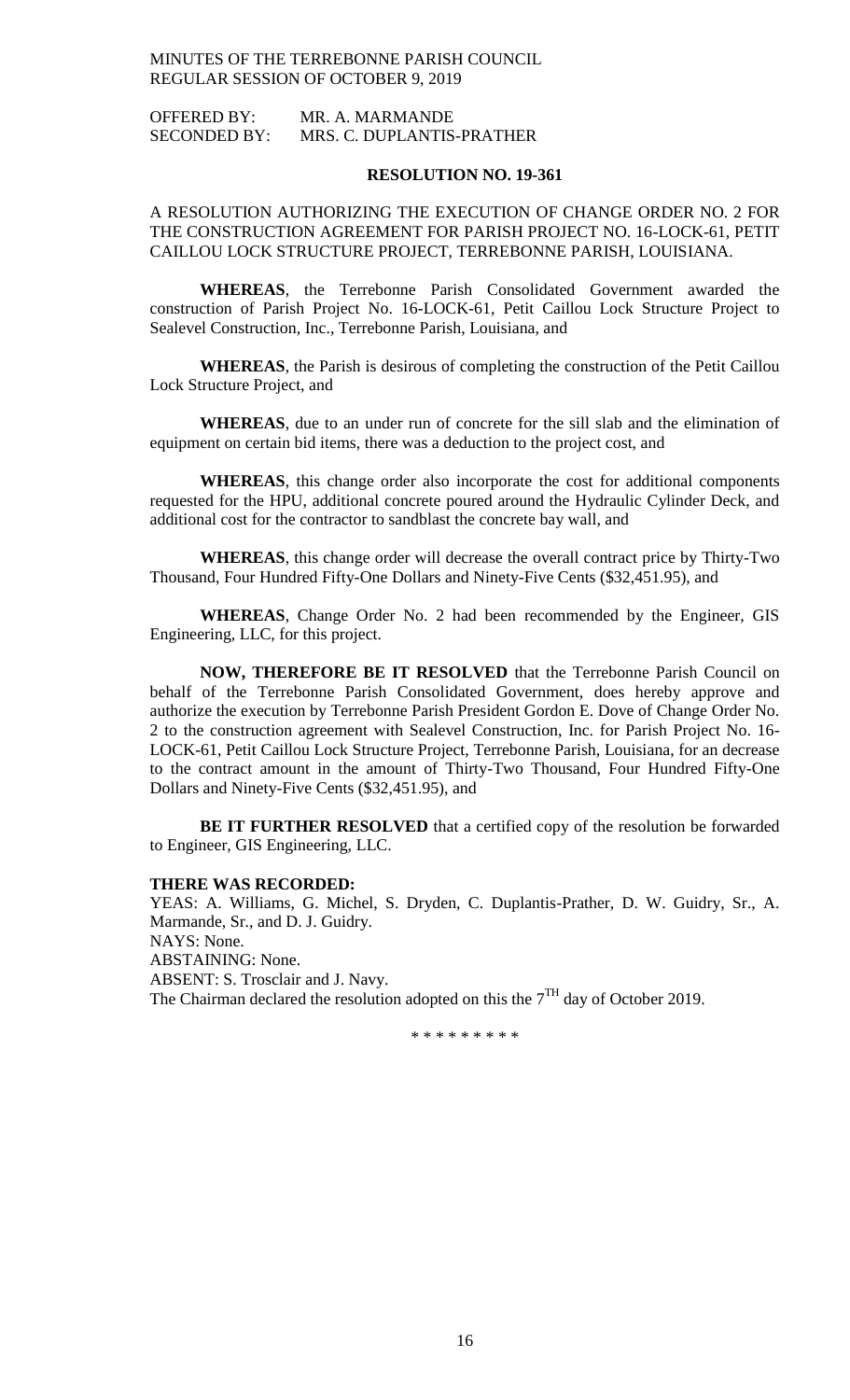OFFERED BY: MR. G. MICHEL SECONDED BY: MS. C. DUPLANTIS-PRATHER

## **RESOLUTION NO. 19-362**

A resolution providing approval of Amendment No. 3 to the Engineering Agreement for Parish Project No. **14-HPD-14, Critical Facilities Hardening – Houma Police Department (HMGP)**, Terrebonne Parish, Louisiana.

**WHEREAS**, the Terrebonne Parish Consolidated Government did enter into an original engineering agreement with Quality Engineering & Surveying, LLC (QES), dated June 18, 2014, recordation number 1456255, for the Critical Facilities Hardening – Houma Police Department (HMGP), identified as Parish Project 14-HPD-14, and

**WHEREAS**, the Engineering Agreement between OWNER and ENGINEER provides for certain limitations for Basic Services and specific Additional Services, and

**WHEREAS,** the hardening project is complete, and

**WHEREAS,** an error was made in the engineering agreement regarding the cost of the asbestos survey, and

**WHEREAS,** the cost of the survey needed to be corrected from the original engineering agreement, and

**WHEREAS**, this above work will increase the additional services section of the contract by \$270.00.

**NOW, THEREFORE BE IT RESOLVED** that the Terrebonne Parish Council, on behalf of the Terrebonne Parish Consolidated Government, does hereby approve this Amendment No. 3 to the Engineering Agreement for an increase of \$270.00 in Additional Services authorizes Parish President Gordon E. Dove to execute this Amendment No. 3 to the Engineering Agreement for the Critical Facilities Hardening – Houma Police Department (HMGP) Parish Project No. 14-HPD-14, with Quality Engineering & Surveying, LLC (QES), and

**BE IT FURTHER RESOLVED** that a certified copy of the resolution be forwarded to the Engineer, Quality Engineering & Surveying, LLC (QES).

#### **THERE WAS RECORDED:**

YEAS: A. Williams, G. Michel, S. Dryden, C. Duplantis-Prather, D. W. Guidry, Sr., A. Marmande, Sr., and D. J. Guidry. NAYS: None. ABSTAINING: None. ABSENT: S. Trosclair and J. Navy. The Chairman declared the resolution adopted on this the  $7<sup>TH</sup>$  day of October 2019.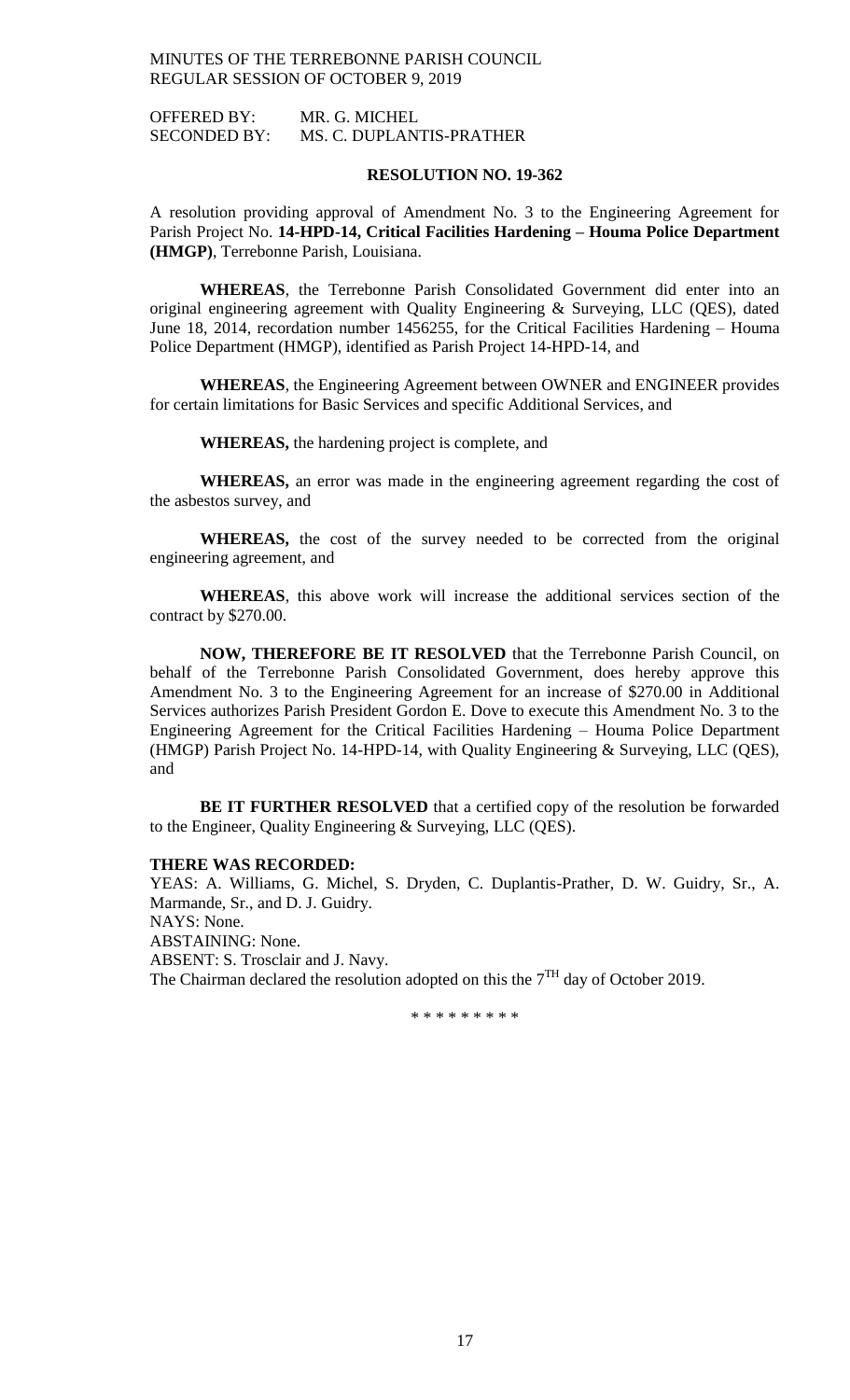OFFERED BY: MR. G. MICHEL SECONDED BY: MR. A. MARMANDE

# **RESOLUTION NO. 19-363**

A resolution providing for the acceptance of work performed by LA Contracting Enterprises, LLC, in accordance with the Certificate of Substantial Completion for Parish Project 12- WALK-31, State Project No. H.009766, West Park Avenue Sidewalks Project (Royce Street to Marietta Place), Terrebonne Parish, Louisiana.

**WHEREAS**, the Terrebonne Parish Consolidated Government entered into a contract dated September 6, 2018 with LA Contracting Enterprises, LLC for Parish Project 12- WALK-31, State Project No. H.009766, West Park Avenue Sidewalks Project (Royce Street to Marietta Place), Terrebonne Parish, Louisiana, and

**WHEREAS**, the work performed has been inspected by authorized representatives of the Owner, Engineer, and Contractor and found to be substantially complete, and

**WHEREAS**, the Engineer for this project, Duplantis Design Group, PC, recommends the acceptance of the substantial completion,

**NOW, THEREFORE BE IT RESOLVED** that the Terrebonne Parish Council, on behalf of the Terrebonne Parish Consolidated Government, does hereby accept the work performed, effective as of the date of recording of this resolution, and does authorize and direct the Clerk of Court and Ex-Officio Recorder of Mortgages of Terrebonne Parish to note this acceptance thereof in the margin of the inscription of said contract, and

**BE IT FURTHER RESOLVED** that a certified copy of the resolution be forwarded to the Engineer, Duplantis Design Group, PC, and

**BE IT FURTHER RESOLVED** that a certified copy of the resolution be recorded in the office of the Clerk of Court of Terrebonne Parish to commence a 45-day clear lien period, and

**BE IT FURTHER RESOLVED** that the Administration is authorized to make payment of retainage upon the presentation of a Clear Lien Certificate.

## **THERE WAS RECORDED:**

YEAS: J. Navy, A. Williams, G. Michel, S. Dryden, C. Duplantis-Prather, D. W. Guidry, Sr., A. Marmande, Sr., D. J. Guidry, and S. Trosclair. NAYS: None. ABSTAINING: None. ABSENT: None. The Chairman declared the resolution adopted on this the  $7<sup>TH</sup>$  day of October 2019.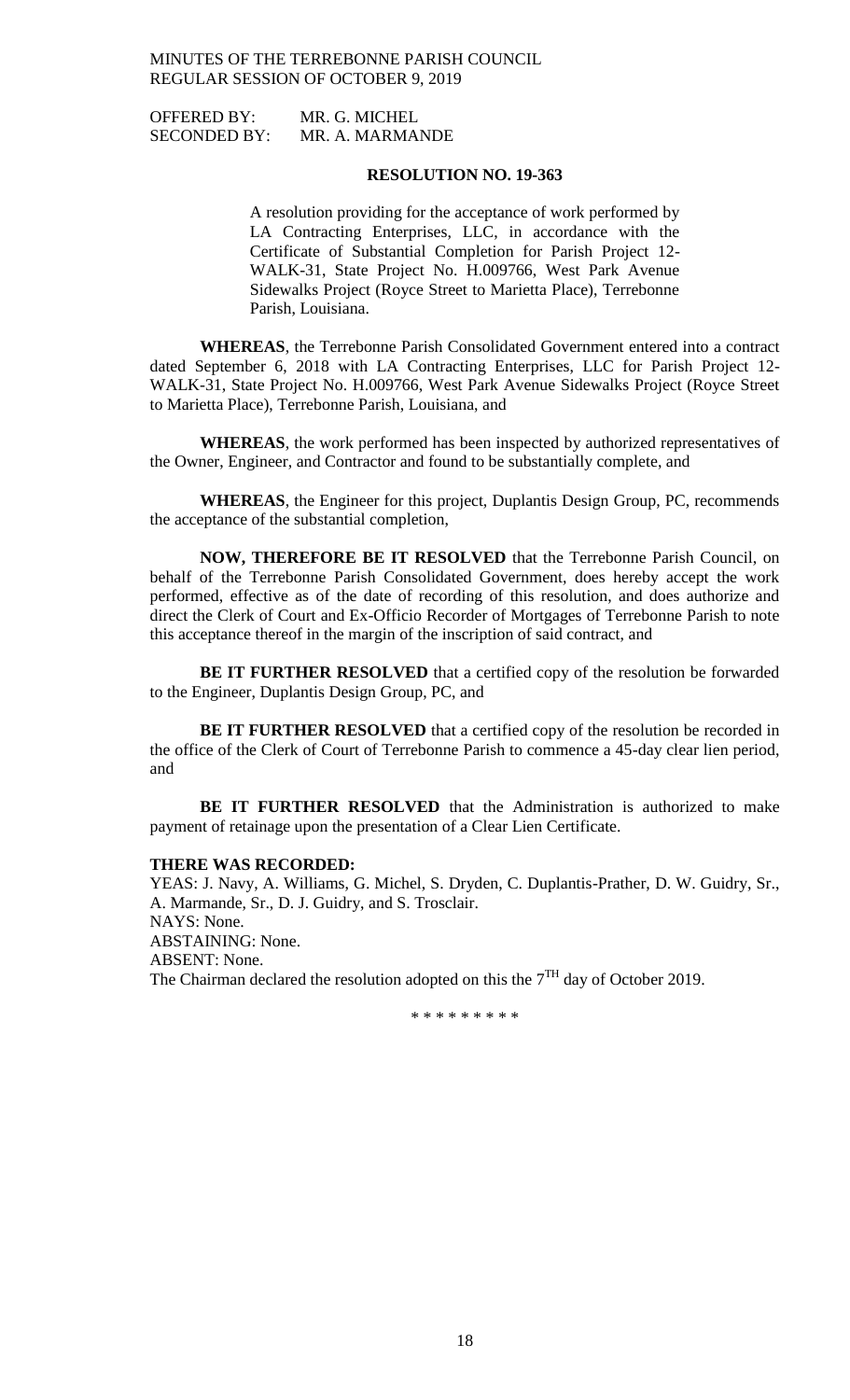| <b>OFFERED BY:</b>  | MR. S. DRYDEN   |
|---------------------|-----------------|
| <b>SECONDED BY:</b> | MS. A. WILLIAMS |

### **RESOLUTION 19-364**

A RESOLUTION PROVIDING FOR THE ACCEPTANCE OF WORK PERFORMED BY BYRON E. TALBOT CONTRACTOR, INC., IN ACCORDANCE WITH THE CERTIFICATE OF SUBSTANTIAL COMPLETION FOR PARISH PROJECT 11-WALK-10, STATE PROJECT NO. H.007603, LA 24 SIDEWALKS (LINDA ANN TO MARIETTA PLACE), TERREBONNE PARISH, LOUISIANA.

**WHEREAS**, the Terrebonne Parish Consolidated Government entered into a contract dated August 10, 2018 with Byron E. Talbot Contractor, Inc. for Parish Project 11-WALK-10, State Project No. H.007603, LA 24 Sidewalks (Linda Ann to Marietta Place), Terrebonne Parish, Louisiana, as will be seen by reference to said contract which is recorded under Entry No. 1566130 of the records of Terrebonne Parish, and

**WHEREAS**, the work performed has been inspected by authorized representatives of the Owner, Engineer, and Contractor and found to be substantially complete, and

**WHEREAS**, the Engineer for this project, Duplantis Design Group, PC, recommends the acceptance of the substantial completion,

**NOW, THEREFORE BE IT RESOLVED** that the Terrebonne Parish Council, on behalf of the Terrebonne Parish Consolidated Government, does hereby accept the work performed, effective as of the date of recording of this resolution, and does authorize and direct the Clerk of Court and Ex-Officio Recorder of Mortgages of Terrebonne Parish to note this acceptance thereof in the margin of the inscription of said contract under Entry No. 1566130 of the Records of Terrebonne Parish, Louisiana, and

**BE IT FURTHER RESOLVED** that a certified copy of the resolution be forwarded to the Engineer, Duplantis Design Group, PC, and

**BE IT FURTHER RESOLVED** that a certified copy of the resolution be recorded in the office of the Clerk of Court of Terrebonne Parish to commence a 45-day clear lien period, and

**BE IT FURTHER RESOLVED** that the Administration is authorized to make payment of retainage upon the presentation of a Clear Lien Certificate.

#### **THERE WAS RECORDED:**

YEAS: J. Navy, A. Williams, G. Michel, S. Dryden, C. Duplantis-Prather, D. W. Guidry, Sr., A. Marmande, Sr., D. J. Guidry, and S. Trosclair. NAYS: None. ABSTAINING: None. ABSENT: None. The Chairman declared the resolution adopted on this the  $7<sup>TH</sup>$  day of October 2019.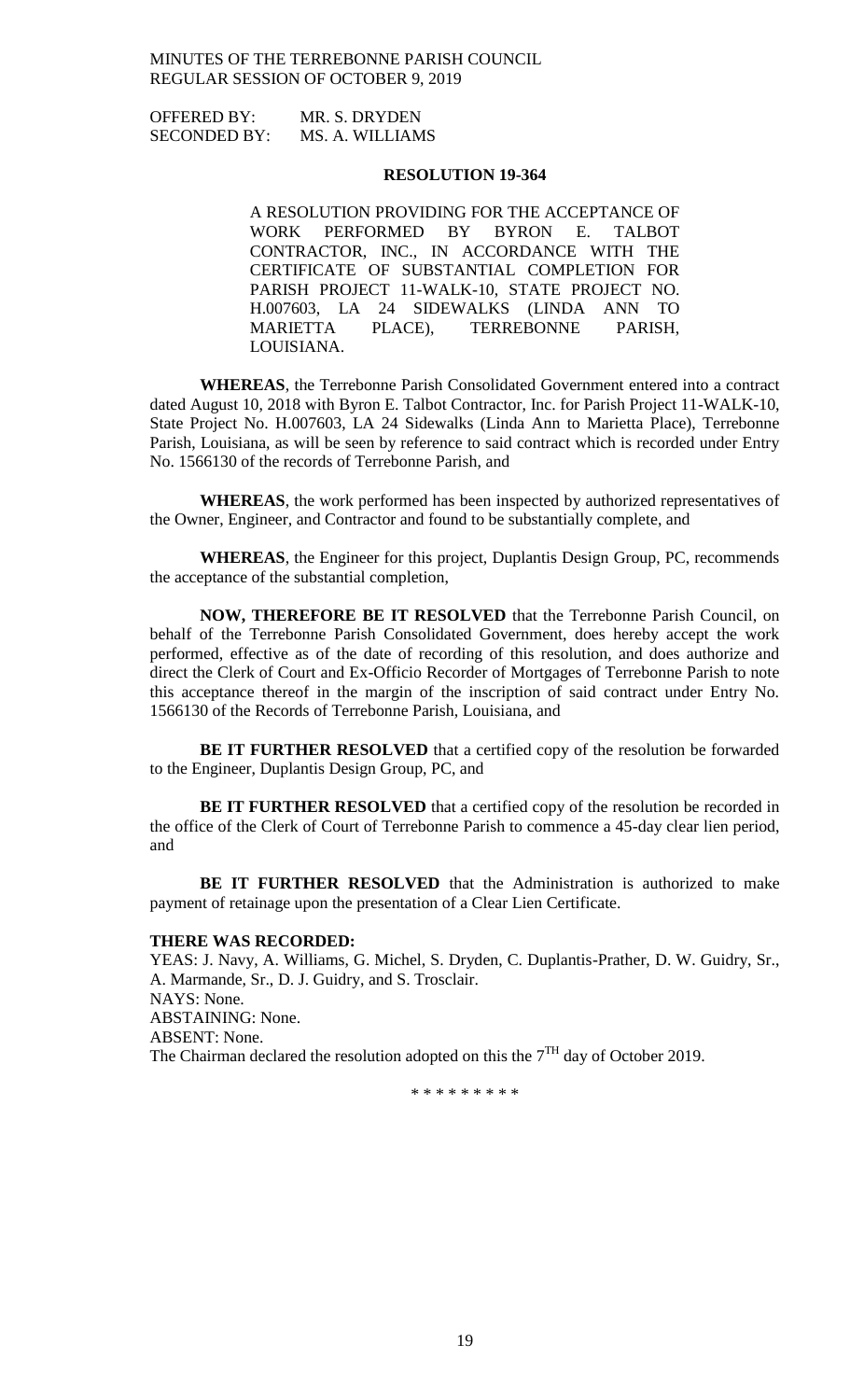OFFERED BY: MR. S. TROSCLAIR SECONDED BY: MR. A. MARMANDE

### **RESOLUTION NO. 19-365**

A RESOLUTION AUTHORIZING THE EXECUTION OF AMENDMENT NO. 9 FOR THE ENGINEERING AGREEMENT FOR PARISH PROJECT NO. 10-CDBG-R-LEV-63, WARD 7 LEVEE IMPROVEMENTS & EXTENSION (CDBG) PROJECT.

**WHEREAS**, the Terrebonne Parish Consolidated Government entered into an engineering agreement dated November 10, 2010, with APTIM Coastal, Inc., for the project entitled Parish Project No. 10-CDBG-R-LEV-63, Ward 7 Levee Improvements & Extension (CDBG) Project, and

**WHEREAS,** the engineering agreement between OWNER and ENGINEER has provisions for certain limitations for Additional Services, and

**WHEREAS,** the Additional Services Section of the contract will increase by \$71,357.75 for Extended Services, and

**WHEREAS**, the contractor exceeded contract time and left items incomplete, requiring additional services provided by the ENGINEER, and

**WHEREAS,** the Terrebonne Parish Consolidated Government would like to continue with the engineering effort necessary to proceed with this project, and

**NOW, THEREFORE BE IT RESOLVED** that the Terrebonne Parish Council, on behalf of the Terrebonne Parish Consolidated Government, does hereby approve and authorize the execution by Terrebonne Parish President Gordon E. Dove of Amendment No. 9 for the engineering agreement with APTIM Coastal, Inc., to perform engineering services for project No. 10-CDBG-R-LEV-63, Ward 7 Levee Improvements & Extension (CDBG) Project which results in a increase of Additional Services for Seventy-One Thousand, Three Hundred Fifty-Seven Dollars and Seventy-Five Cents (\$71,357.75) to the original contract amount, and,

**BE IT FURTHER RESOLVED** that a certified copy of the resolution be forwarded to the Engineer, APTIM Coastal, Inc.

# **THERE WAS RECORDED:**

YEAS: J. Navy, A. Williams, G. Michel, S. Dryden, C. Duplantis-Prather, D. W. Guidry, Sr., A. Marmande, Sr., and D. J. Guidry. NAYS: None. ABSTAINING: None. ABSENT: S. Trosclair. The Chairman declared the resolution adopted on this the  $7<sup>TH</sup>$  day of October 2019.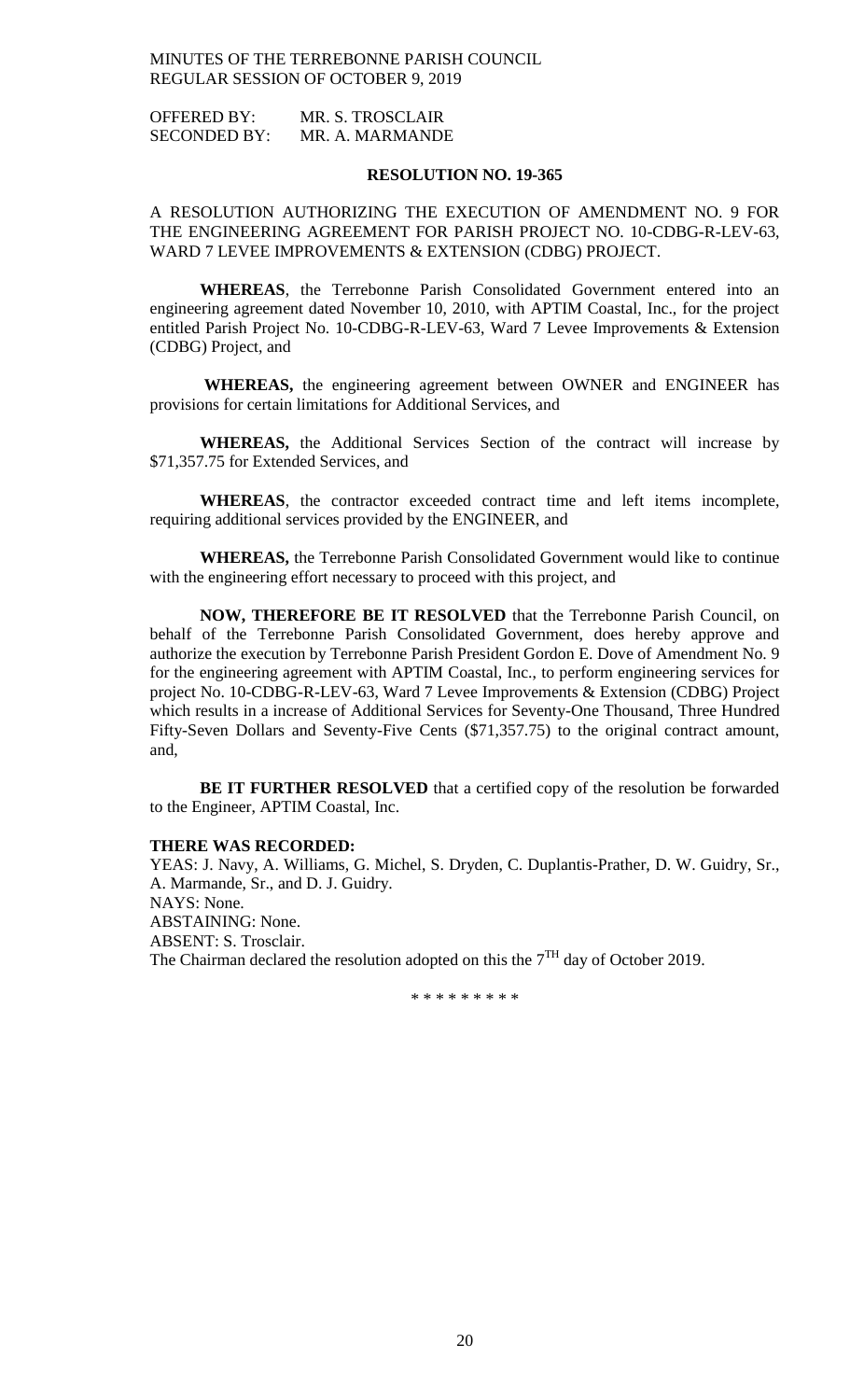| <b>OFFERED BY:</b>  | MR. A. MARMANDE  |
|---------------------|------------------|
| <b>SECONDED BY:</b> | MR. S. TROSCLAIR |

### **RESOLUTION NO. 19-366**

A RESOLUTION GIVING NOTICE OF INTENT TO ADOPT AN ORDINANCE TO DE-DEDICATE A 31.5' PORTION OF A 40' UTILITY AND DRAINAGE SERVITUDE ON LOT 5, BLOCK 7, ADDENDUM #1, PHASE B OF MULBERRY GARDENS SUBDIVISION AND DEDICATE AND ACCEPT A NEW 35' DRAINAGE AND MAINTENANCE SERVITUDE FOR A CERTAIN PROPERTY BELONGING TO BARRY G. ALFORD, AS DESCRIBED IN THE LEGAL DESCRIPTIONS ATTACHED AS EXHIBITS A AND B, AND MORE CLEARLY SHOWN ON AN ATTACHED MAP ENTITLED "PLAT SHOWING REVISED DRAINAGE AND SERVITUDE ON LOT 5, BLOCK 7, ADDENDUM #1, PHASE B OF MULBERRY GARDENS SUBDIVISION AND PROPERTY OF BARRY G. ALFORD, LOCATED IN SECTION 104, TOWNSHIP 17 SOUTH AND RANGE 17 EAST, TERREBONNE PARISH, LOUISIANA FOR THE PURPOSE OF PROVIDING A BETTER MEANS OF DRAINAGE.

**THEREFORE, BE IT RESOLVED** by the Terrebonne Parish Council (Public Services Committee), on behalf of the Terrebonne Parish Consolidated Government, that Notice of Intent is given for adopting an ordinance to de-dedicate a 31.5' portion of a 40' Utility and Drainage Servitude on Lot 5, Block 7, Addendum #1, Phase B of Mulberry Gardens Subdivision and dedicate and accept a new 35' Drainage and Maintenance Servitude for a certain property belonging to Barry G. Alford, as described in the legal descriptions attached as Exhibits A and B, and more clearly shown on an attached map entitled "Plat Showing Revised Drainage and Servitude on Lot 5, Block 7, Addendum #1, Phase B of Mulberry Gardens Subdivision and Property of Barry G. Alford, located in Section 104, Township 17 South and Range 17 East, Terrebonne Parish, Louisiana for the purpose of providing a better means of drainage.

**BE IT FURTHER RESOLVED** that a public hearing on said ordinance be called for Wednesday, October 23, 2019 at 6:30 p.m.

#### **THERE WAS RECORDED:**

YEAS: J. Navy, A. Williams, G. Michel, S. Dryden, C. Duplantis-Prather, D. W. Guidry, Sr., A. Marmande, Sr., and D. J. Guidry. NAYS: None. ABSTAINING: None. ABSENT: S. Trosclair. The Chairman declared the resolution adopted on this the  $7<sup>TH</sup>$  day of October 2019.

#### \* \* \* \* \* \* \* \* \*

Mr. J. Navy moved, seconded by Mr. A. Marmande, "THAT, there being no further business to come before the Public Services Committee, the meeting be adjourned."

The Chairman called for the vote on the motion offered by Mr. J. Navy. THERE WAS RECORDED: YEAS: J Navy, A. Williams, G. Michel, S. Dryden, C. Duplantis-Prather, D. W. Guidry, Sr., A. Marmande, D. J. Guidry and S. Trosclair. NAYS: None. ABSENT: None. The Chairman declared the motion adopted and the meeting was adjourned at 5:49 p.m.

Dirk J. Guidry, Chairman

Tammy E. Triggs, Minute Clerk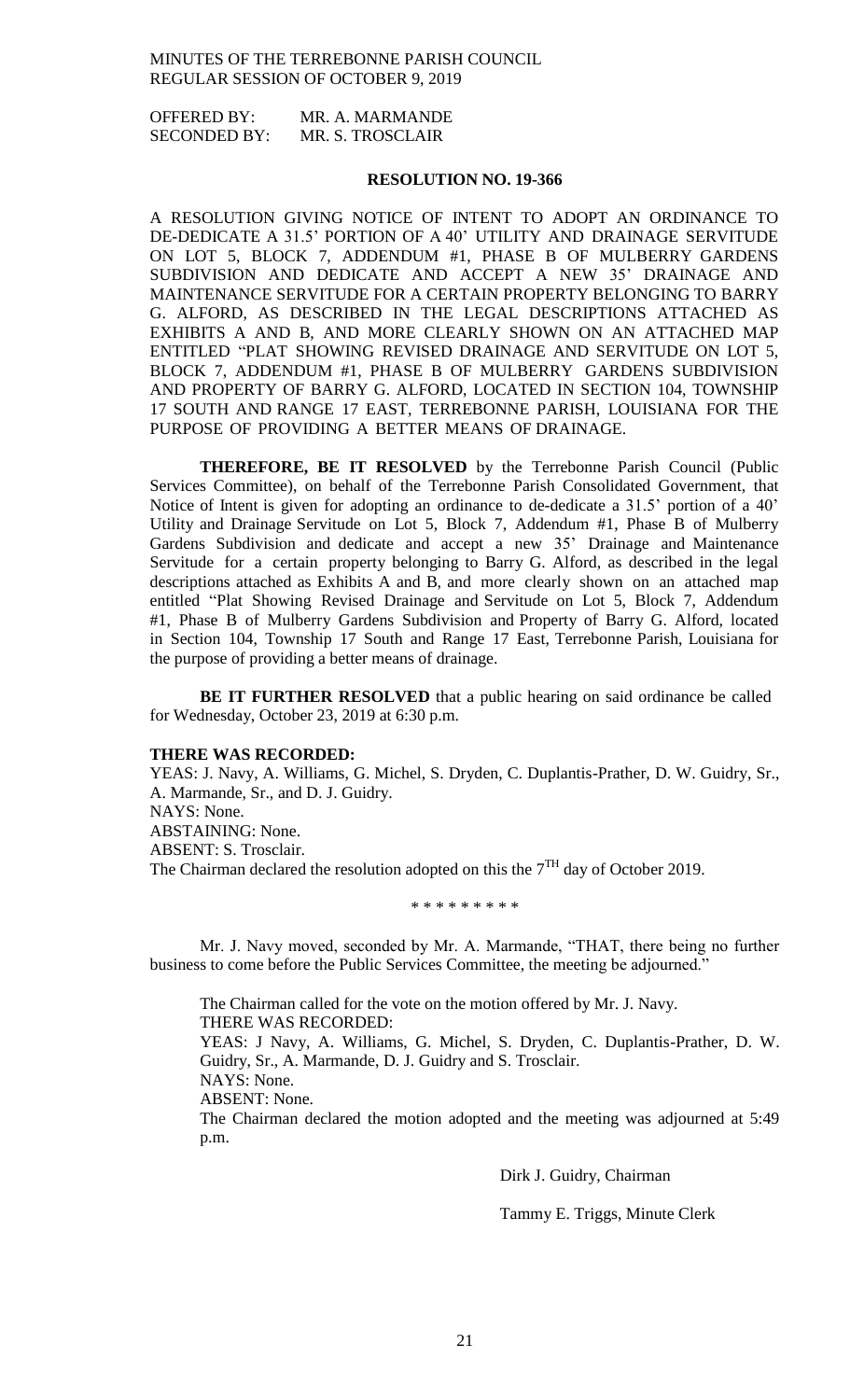Mr. D. J. Guidry moved, seconded by Mr. S. Trosclair, "THAT the Council accept and ratify the minutes of the Public Services Committee meeting held on 10/7/19."

The Chairwoman called for a vote on the motion offered by Mr. D. J. Guidry. THERE WAS RECORDED: YEAS: J. Navy, A. Williams, G. Michel, S. Dryden, C. Duplantis-Prather, D. W. Guidry, Sr., A. Marmande, D. J. Guidry, and S. Trosclair. NAYS: None. ABSENT: None. The Chairwoman declared the motion adopted.

The Chairwoman called for a report on the Community Development and Planning Committee meeting held on 10/7/19, whereupon the Committee Chairman, noting ratification of minutes calls a public hearing on October 23, 2019 at 6:30 p.m., rendered the following:

# **COMMUNITY DEVELOPMENT & PLANNING COMMITTEE**

## **OCTOBER 7, 2019**

The Chairman, Steve Trosclair, called the Community Development & Planning Committee meeting to order at 5:52 p.m. in the Terrebonne Parish Council Meeting Room with an Invocation offered by Committee Member J. Navy and the Pledge of Allegiance led by Minute Clerk T. Triggs. Upon roll call, Committee Members recorded as present were: J. Navy, A. Williams, G. Michel, S. Dryden, C. Duplantis-Prather, D. W. Guidry, Sr., A. Marmande, D. J. Guidry and S. Trosclair. A quorum was declared present.

| <b>OFFERED BY:</b>  | MR. S. DRYDEN   |
|---------------------|-----------------|
| <b>SECONDED BY:</b> | MR. A. MARMANDE |

# **RESOLUTION NO. 19-367**

A RESOLUTION GIVING NOTICE OF INTENT TO ADOPT AN ORDINANCE TO DEDICATE AND ACCEPT THE MAINTENANCE/OPERATION OF THE STREET(S), DRAINAGE SERVITUDES, AND RIGHTS-OF-WAY FOR "LA BELLE MAISON, PHASE C;" ENERGIZE AND ACCEPT THE STREET LIGHTS AND TO INCORPORATE "RUE MAISON" AND THE EXTENSION OF "MAIN PROJECT ROAD" INTO THE ENHANCED 911 EMERGENCY RESPONSE SYSTEM FOR THE PURPOSE OF PROVIDING A BETTER MEANS OF LOCATING ADDRESSES.

**THEREFORE, BE IT RESOLVED** by the Terrebonne Parish Council (Community Development and Planning Committee), on behalf of the Terrebonne Parish Consolidated Government, that Notice of Intent is given for adopting an ordinance to dedicate and accept the maintenance/operation of the street(s), drainage servitudes, and rights-of-way for "La Belle Maison, Phase C;" energize and accept the street lights; and to incorporate "Rue Maison" and the extension of "Main Project Road" into the Enhanced 911 Emergency Response System for the purpose of providing a better means of locating addresses.

**BE IT FURTHER RESOLVED** that a public hearing on said ordinance be called for Wednesday, October 23, 2019 at 6:30 p.m.

#### **THERE WAS RECORDED:**

YEAS: J. Navy, A. Williams, S. Dryden, C. Duplantis-Prather, D. W. Guidry, Sr., A. Marmande, Sr., D. J. Guidry, and S. Trosclair. NAYS: None. ABSTAINING: None. ABSENT: G. Michel. The Chairman declared the resolution adopted on this the  $7<sup>TH</sup>$  day of October 2019.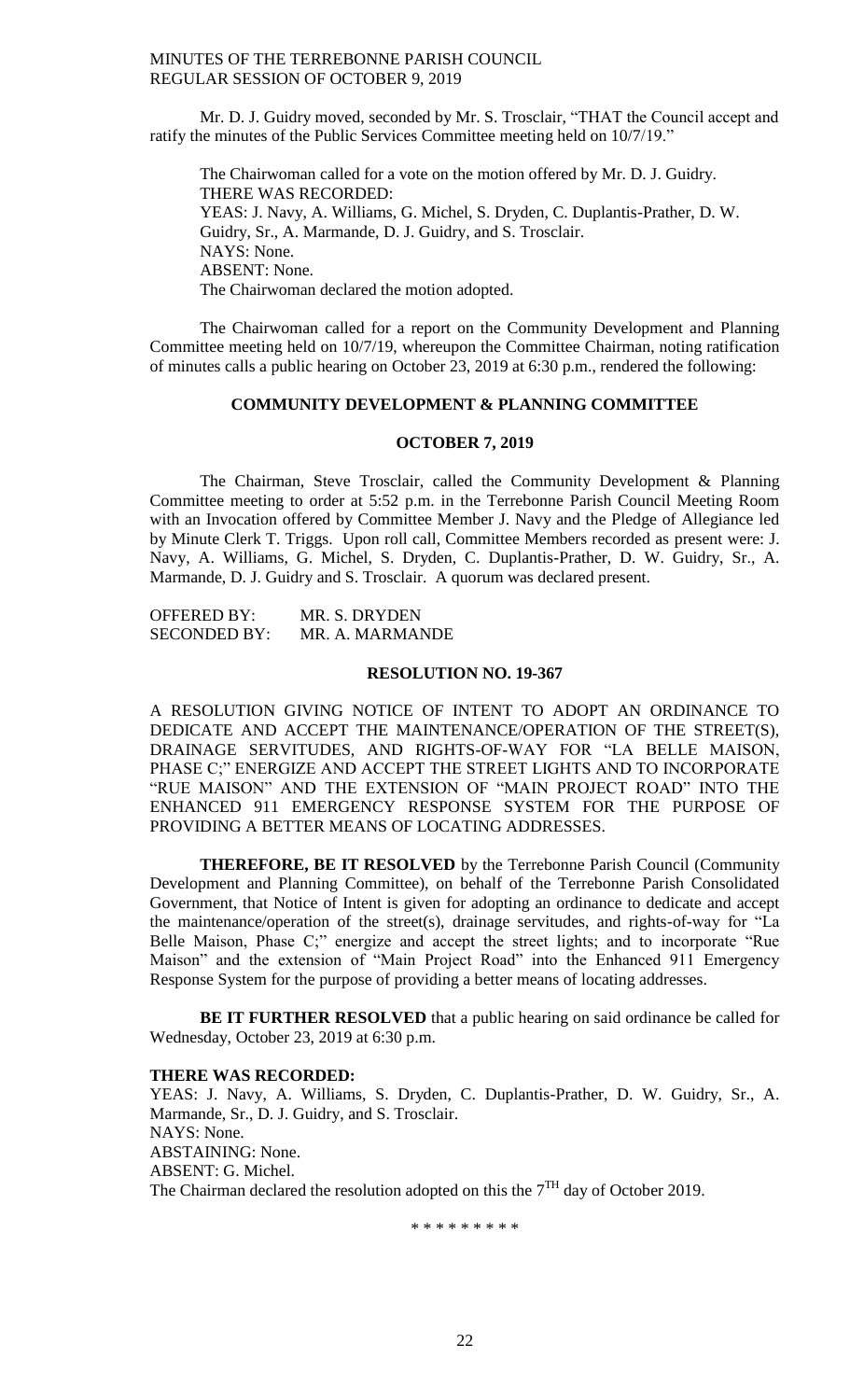OFFERED BY: MR. D. J. GUIDRY SECONDED BY: MR. J. NAVY

# **RESOLUTION NO. 19-368**

A RESOLUTION AUTHORIZING THE PARISH PRESIDENT TO EXECUTE ALL NECESSARY DOCUMENTS TO SUBMIT AN APPLICATION TO THE ADMINISTRATION FOR CHILDREN AND FAMILIES FOR THE HEAD START PROGRAM IN TERREBONNE PARISH AND TO EXECUTE THE FY 2020 FIVE YEAR HEAD START BUDGET APPLICATION.

**WHEREAS**, it is necessary that an application be submitted by the governing body and the Head Start Policy Council.

**NOW THEREFORE BE IT RESOLVED** that the Terrebonne Parish Council, on behalf of the Terrebonne Parish Consolidated Government does hereby authorize the Parish President, Gordon E. Dove, to sign and submit the application to Administration for Children and Families to provide Head Start services.

**BE IT FURTHER RESOLVED** that the Terrebonne Parish Council on behalf of the Terrebonne Parish Consolidated Government does hereby authorize the Parish President to sign the agreement associated with this application and any certifications, modifications, etc. that may be associated with the implementation of the agreement.

## **THERE WAS RECORDED:**

YEAS: J. Navy, A. Williams, G. Michel, S. Dryden, C. Duplantis-Prather, D. W. Guidry, Sr., A. Marmande, Sr., D. J. Guidry, and S. Trosclair. NAYS: None. ABSTAINING: None. ABSENT: None. The Chairman declared the resolution adopted on this the  $7<sup>TH</sup>$  day of October 2019.

\* \* \* \* \* \* \* \* \*

Mr. A. Marmande moved, seconded by Mr. J. Navy, "THAT, there being no further business to come before the Community Development & Planning Committee, the meeting be adjourned."

The Chairman called for the vote on the motion offered by Mr. A. Marmande. THERE WAS RECORDED:

YEAS: J. Navy, A. Williams, G. Michel, S. Dryden, C. Duplantis-Prather, D. W. Guidry, Sr., A. Marmande, D. J. Guidry and S. Trosclair.

NAYS: None.

ABSENT: None.

The Chairman declared the motion adopted and the meeting was adjourned at 5:54 p.m.

# Steve Trosclair, Chairman

Tammy E. Triggs, Minute Clerk

Mr. S. Trosclair moved, seconded by Mr. S. Dryden, "THAT the Council accept and ratify the minutes of the Community Development and Planning Committee meeting held on 10/7/19."

The Chairwoman called for a vote on the motion offered by Mr. S. Trosclair. THERE WAS RECORDED: YEAS: J. Navy, A. Williams, G. Michel, S. Dryden, C. Duplantis-Prather, D. W. Guidry, Sr., A. Marmande, D. J. Guidry, and S. Trosclair. NAYS: None.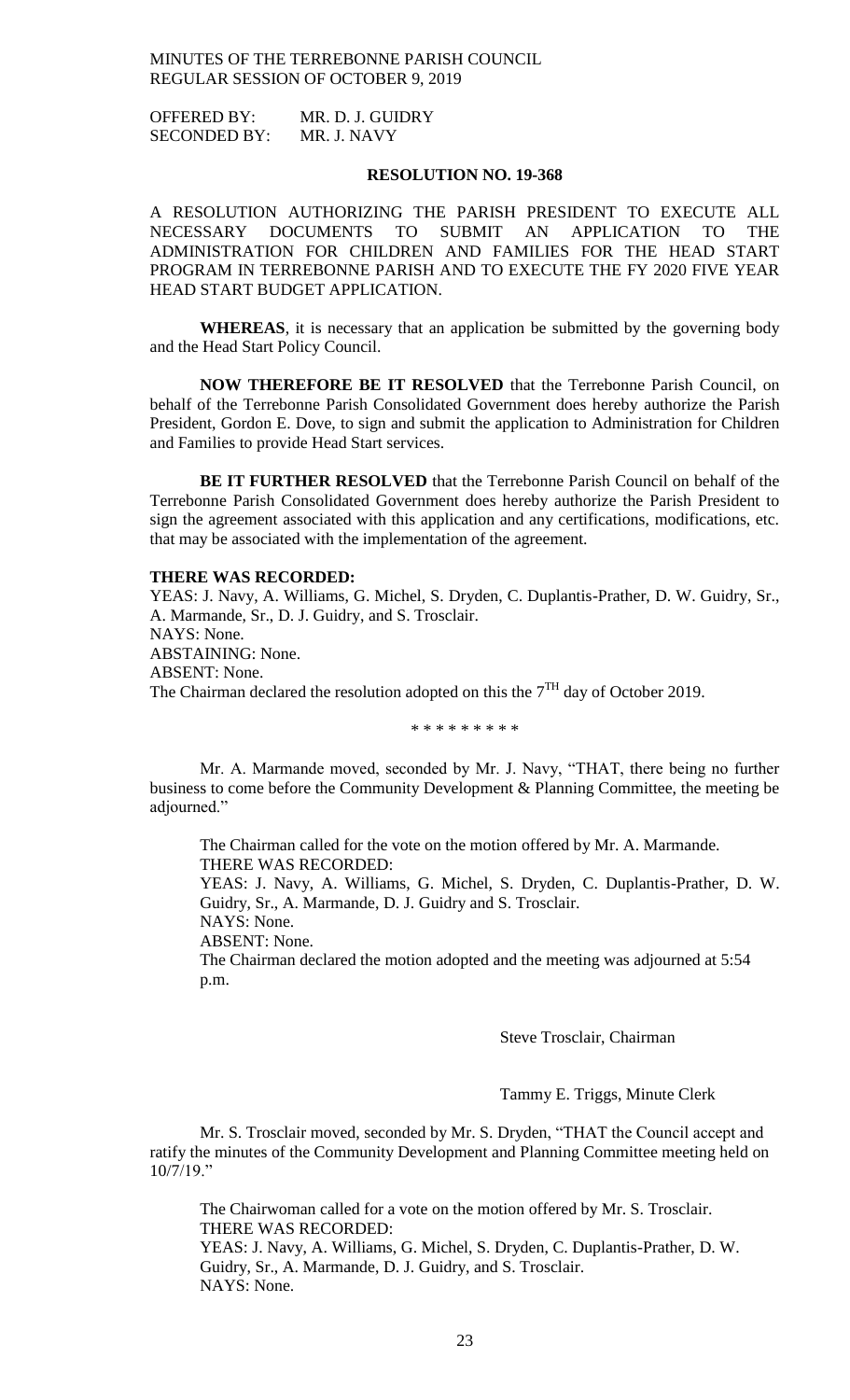#### ABSENT: None.

The Chairwoman declared the motion adopted.

The Chairwoman called for a report on the Budget and Finance Committee meeting held on 10/7/19, whereupon the Committee Chairman, noting that ratification of minutes calls a public hearing on October 23, 2019 at 6:30 p.m., rendered the following:

# **BUDGET & FINANCE COMMITTEE**

#### **OCTOBER 7, 2019**

The Chairman, John Navy, called the Budget & Finance Committee meeting to order at 5:56 p.m. in the Terrebonne Parish Council Meeting Room with an Invocation led by Committee Member A. Williams and the Pledge of Allegiance by Committee Member A. Marmande. Upon roll call, Committee Members recorded as present were: J. Navy, A. Williams, G. Michel, S. Dryden, C. Duplantis-Prather, D. W. Guidry, Sr., A. Marmande, D. J Guidry and S. Trosclair. A quorum was declared present.

Mr. G. Michel moved, seconded by Mr. A. Marmande, "THAT, the Budget & Finance Committee introduce an ordinance to amend the 2019 Adopted Operating Budget of the Terrebonne Parish Consolidated Government for the following items and to provide for related matters.

- I. Parishwide Recreation, \$400
- II. Road & Bridge-Repairs, \$65,576
- III. Public Safety Fund-Houma Fire Dept., \$1,566
- IV. Public Safety Fund- Houma Fire Dept., \$100
- V. General Fund-Downtown Development Corp., \$2000
- VI. HUD CDBG Recovery, \$540,750

and call a public hearing on said matter on October 23, 2019 at 6:30 p.m."

The Chairman called for the vote on the motion offered by Mr. G. Michel. THERE WAS RECORDED: YEAS: J. Navy, A. Williams, G. Michel, S. Dryden, C. Duplantis-Prather, D. W. Guidry, Sr., A. Marmande, D. J. Guidry and S. Trosclair. NAYS: None. ABSENT: None. The Chairman declared the motion adopted.

A review of the proposed 2020 Budget began on the following funds/departmental budgets:

Chief Finance Officer K. Mauldin explained the process and procedures for the budget hearings; stating that a representative from the various departments will be at the hearings to answer any questions and all recommendations will be noted. She stated that the 2020 budget will be formally adopted on the first Council meeting in December.

- **a) Parish Council (Fund151-111; Sm. Bk. 13; Big Bk. 6) –** Chief Finance Officer Kandace Mauldin presented the proposed 2020 Budget noting that Ordinance No. 8257, adopted in January 2013 established new salaries for the Council Members and Council Chair. (Parish Code, Section 2-51). Council Members, \$1,422.00. Council Chair, \$1,600.00.
- **b) Council Clerk (Fund 151-115; Sm. Bk. 15; Big Bk. 8) -** Chief Finance Officer Kandace Mauldin highlighted the proposed 2020 Budget explaining that there were no significant changes.
- **c) Official Fees/Publications (Fund 151-119; Sm. Bk. 18; Big Bk. 10) –** Chief Finance Officer Kandace Mauldin summarized the proposed 2020 Budget stating that Membership Dues for the year 2020 are as follows: Louisiana Municipal Association: \$12,487, METLEC (Metropolitan Law Enforcement Commission):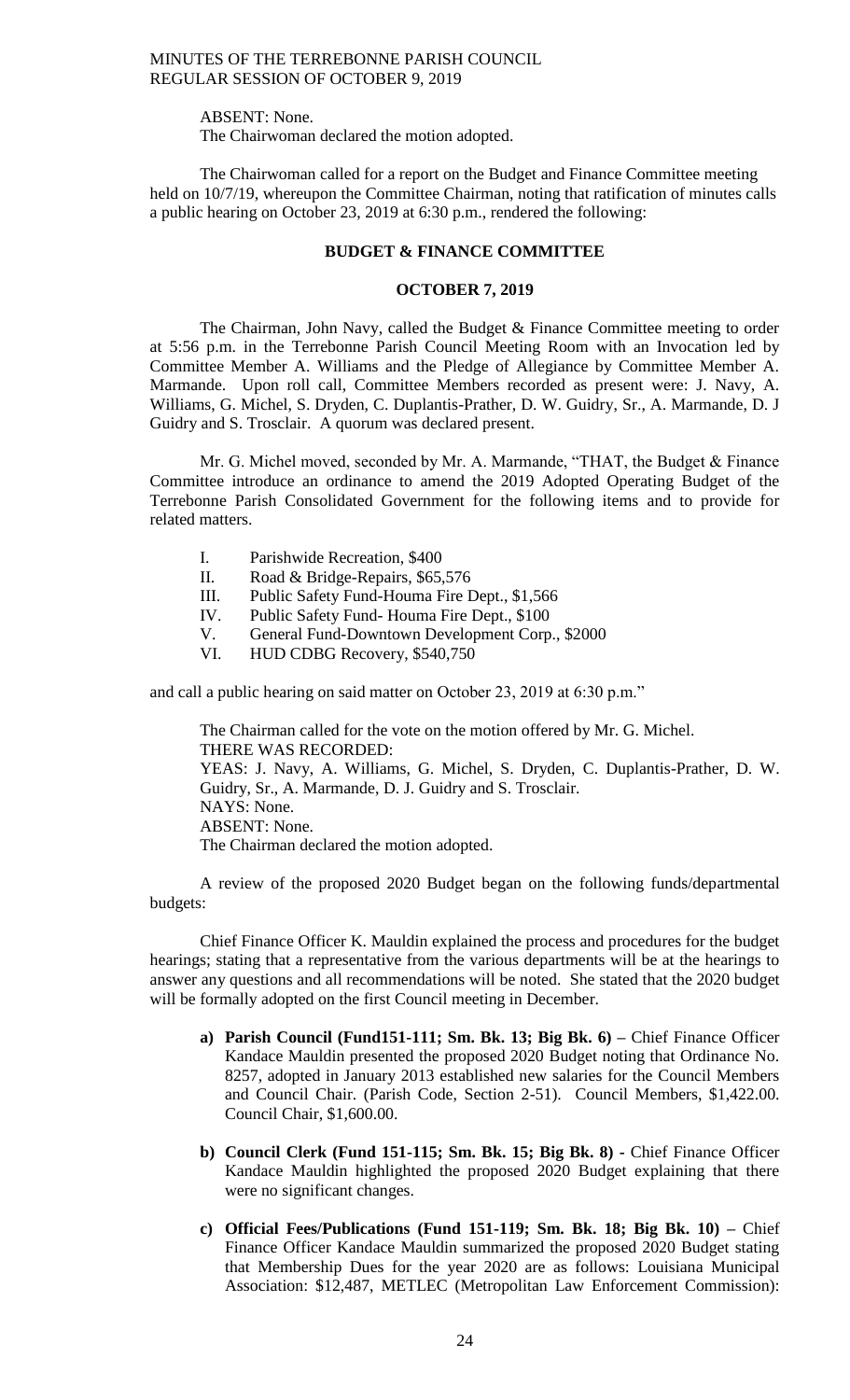\$3,545, National Association of Counties: \$2,237, Police Jury Association: \$12,000. Independent Audit Fees: \$208,500, \$1,000 more than 2019. Publish Proceedings (Minutes, Public Notices, etc.): \$28,000, \$5,400 more than 2019.

Upon questioning from Committee Member A. Williams regarding attendance at the Louisiana Municipal Association (LMA), Chief Finance Officer K. Mauldin explained that there are a few employees that attend this conference but stated she will research the matter and give an answer at a later date.

- **d) City Court (Fund 151-120; Sm. Bk. 19; Big Bk. 11) –** Chief Finance Officer Kandace Mauldin reviewed the proposed 2020 Budget highlighting that under Personnel, they are eliminating one (1) Juvenile Probation Officer.
- **e) District Court (Fund 151-121; Sm. Bk. 21; Big Bk. 12) –** Chief Finance Officer Kandace Mauldin presented the proposed 2020 Budget noting that there were no significant changes.
- **f) Ward Court (Fund 151-126; Sm. Bk. 25; Big Bk. 16)–** Chief Finance Officer Kandace Mauldin summarized the proposed 2020 Budget stating that wages paid to Justices of the Peace and Constables includes "State Supplemental Pay" which is reimbursed by the State monthly. Every Justice of the Peace and Constable shall attend at least one training course with the Attorney General every other year pursuant to LRS. 49:251.1. If one fails to complete mandatory training he/she shall not receive compensation until receipt of a "certificate of completion" from the Attorney General.
- **g) Judicial – Other (Fund 151-129; Sm. Bk. 26; Big Bk. 17) -** Chief Finance Officer Kandace Mauldin reviewed that the proposed 2020 Budget highlighting that Act 1031 of the 2003 State Regular Session amended the state law to increase the daily compensation for serving on a jury; to increase the jury filing fees in civil cases to the clerk of court; to increase the amount deposited into the registry of the court; and to provide for an additional fee in criminal cases. 2020 Court Warrants are projected at \$65,000, same as 2019.
- **h) Registrar of Voters (Fund 151-141; Sm. Bk. 30; Big Bk. 20)** Chief Finance Officer Kandace Mauldin presented the proposed 2020 Budget noting that under Capital, they are requesting \$3,000 for one (1) new scanner.

Committee Chairman J. Navy complimented Registrar of Voters R. Rogers and Ms. Simmons, as well as the rest of the staff, for a job well done with the early voting process.

Upon questioning from Committee Member A. Williams regarding additional funding for voter information education such as trainings on mail-in ballots, informational session, etc., Registrar of Voters R. Rogers explained that starting in June, her staff travels to different areas, as well as nursing homes, informing residents about the election process; stating that she can review her training and travel budget to accommodate residents in the bayou areas of the parish. She stated that she does not feel additional trainings will cause a substantial change in her budget.

Committee Chairman J. Navy and Committee Member C. Duplantis-Prather agreed that additional resources and voter information is vital to the election process.

- **i) Elections (Fund 151-142; Sm. Bk. 32; Big Bk. 21)** Chief Finance Officer Kandace Mauldin highlighted the proposed 2020 Budget stating that there were no significant changes. However, the total expenditures for this fund have decreased because of the 2020 election.
- **j) Government Buildings (Fund 151-194; Sm. Bk. 45; Big Bk. 30)**  Chief Finance Officer Kandace Mauldin summarized the proposed 2020 Budget highlighting that no significant changes.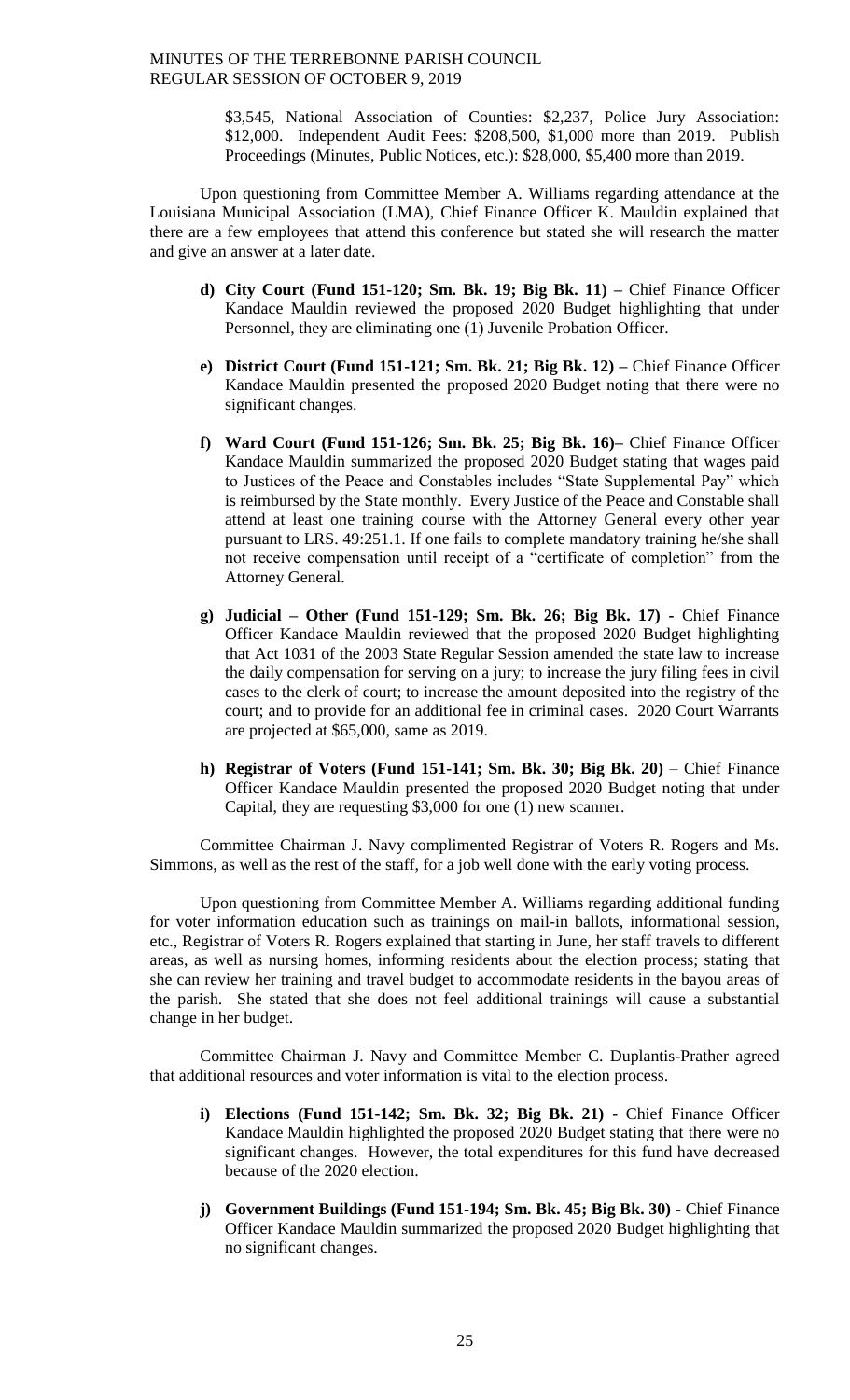- **k) Janitorial Services (Fund 151-198; Sm. Bk. 49; Big Bk. 34)**  Chief Finance Officer Kandace Mauldin presented the proposed 2020 Budget explaining that the General Fund share of the contract for cleaning services is \$248,430, same as 2019.
- **l) General – Other (Fund 151-199; Sm. Bk. 50; Big Bk. 35)** Chief Finance Officer Kandace Mauldin highlighted the proposed 2020 Budget noting stating that there were no significant changes.
- **m) Parish VA Service Office (Fund 151-408; Sm. Bk. 55; Big Bk. 40)** Chief Finance Officer Kandace Mauldin summarized the proposed 2020 Budget highlighting that the Parish supplement for the State Veterans Service Office, \$241,138, same as 2019.
- **n) Health and Welfare (Fund 151-409; Sm. Bk. 56; Big Bk. 41)** Chief Finance Officer Kandace Mauldin reviewed the proposed 2020 Budget explaining that the Veterans Homeless Shelter, \$15,000, same as 2019. Lenox Hotard Post #31(America Legion) operating, \$25,000.
- **o) Parish Farm Agent (Fund 151-654; Sm. Bk. 68; Big Bk. 52)**  Chief Finance Officer Kandace Mauldin presented the proposed 2020 Budget noting that there were no significant changes.
- **p) Auditoriums (Fund 205-196; Sm. Bk. 96 and 97; Big Bk. 90) –** Chief Finance Officer Kandace Mauldin highlighted the proposed 2020 Budget stating that the General Fund transfer is \$228,700, a decrease of \$11,300. They received \$111,000 from the 1/3 of 1% Sales Tax dedicated to the City of Houma (1964). Under Auditoriums, there were no significant changes.
- **q) Road District #6 O&M (Fund 258; Sm. Bk. 117; Big Bk. 263) -** Chief Finance Officer Kandace Mauldin summarized the proposed 2020 Budget highlighting that on November 7, 2006, the voters of Ward 6 approved a .80 mills ad valorem tax, generating an estimated \$37,719 for 2020, renewed for the years 2019 to 2028. Street repairs in 2020 are proposed at \$30,000
- **r) Road Lighting Districts (Fund 267-279; Sm. Bk. 118; Big Bk. 267)** Chief Finance Officer Kandace Mauldin reviewed the proposed 2020 Budget explaining that the above table (table listed in the 2020 Proposed Budget Book) highlights the Road Lighting District's Ad Valorem Tax Revenue (without penalties), maximum authorized, millages levied, and year tax expires, as well as the proposed revenue for each road lighting district.
- **s) Housing and Human Services (Fund 151-653; Sm. Bk. 66; Big Bk. 49)** Chief Finance Officer Kandace Mauldin explained the proposed 2020 Budget highlighting that under Personnel, they are eliminating one (1) Executive Secretary, Grade 107.
- **t) Recap Housing and Human Services Grants (Fund HHS Grants; Sm. Bk. 148; Big Bk. 116)** – Chief Finance Officer Kandace Mauldin presented the proposed 2020 Budget noting that CDBG-Recovery (Funds 241/641) has been established as a companion to Fund 241 to account for infrastructure separately; however the two funds continue to be considered one program. See Capital Improvements Section for highlights. CDBG Entitlement (Fund 225) supplements the following: Homeless Shelter, \$120,000, Head Start, \$11,000. The General Fund Supplements for the following programs: Homeless Shelter (Fund 234), \$18,400, same as 2019, Home Investment Partnership Fund (235), \$50,874, same as 2019, Urban Transit (Fund 237), \$504,965, a 0.8% decrease, Head Start Program (Fund 239), \$490,785, same as 2019, Rural Transit (Fund 240), \$12,188, same as 2019, Section 8 (Fund 219), \$40,000, same as 2019. All of the other funds have no significant changes, no capital requests, as well as, no personnel requests for each individual grant.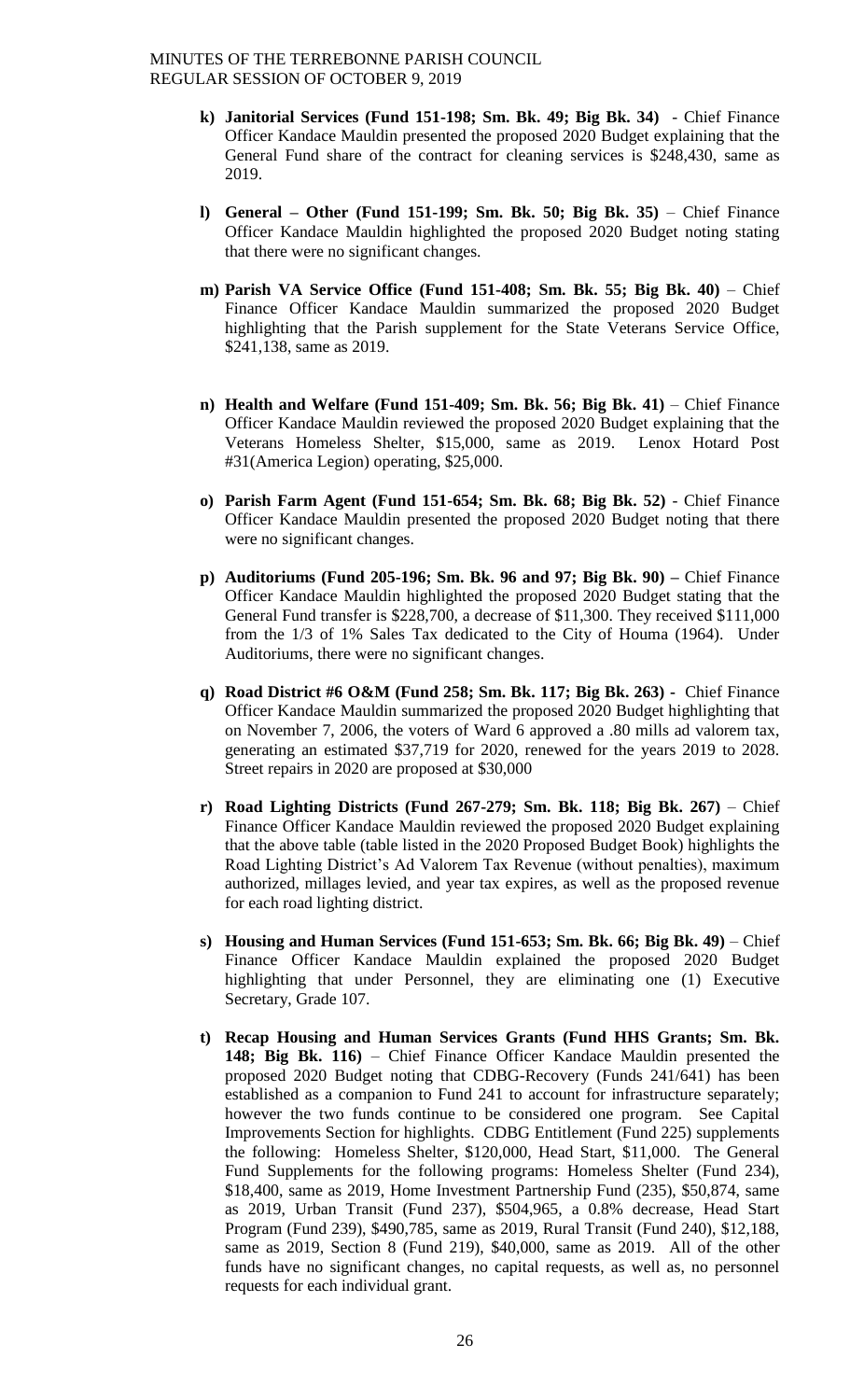Mr. S. Trosclair moved, seconded by Mr. D. J. Guidry, "THAT, the Budget and Finance Committee approve the co-sponsorship request from the Downtown Development Corporation for the "Demonstration Days" Downtown Houma, Court Square and Main Street on October 18, 2019."

Planning and Zoning Director C. Pulaski stated that if anyone needs more information regarding "Downtown Demonstration Days", they can contact his office or Ms. Katy Tabor, as well as, going to the parish's website at tpcg.org/downtown.

The Chairman called for the vote on the motion offered by Mr. S. Trosclair. THERE WAS RECORDED: YEAS: J. Navy, A. Williams, G. Michel, S. Dryden, C. Duplantis-Prather, D. W. Guidry, Sr., A. Marmande, D. J. Guidry and S. Trosclair. NAYS: None. ABSENT: None. The Chairman declared the motion adopted.

Mr. A. Marmande moved, seconded by Mr. S. Dryden, "THAT, there being no further business to come before the Budget & Finance Committee, the meeting be adjourned."

The Chairman called for the vote on the motion offered by Mr. A. Marmande. THERE WAS RECORDED: YEAS: J. Navy, A. Williams, G. Michel, S. Dryden, C. Duplantis-Prather, D. W. Guidry, Sr., A. Marmande, D. J. Guidry and S. Trosclair. NAYS: None.

ABSENT: None.

The Chairman declared the motion adopted and the meeting was adjourned at 6:17 p.m.

John Navy, Chairman

Tammy E. Triggs, Sr. Minute Clerk

Mr. J. Navy moved, seconded by Mr. S. Trosclair, "THAT the Council accept and ratify the minutes of the Budget and Finance Committee meeting held on 10/7/19."

The Chairwoman called for a vote on the motion offered by Mr. J. Navy. THERE WAS RECORDED: YEAS: J. Navy, A. Williams, G. Michel, S. Dryden, C. Duplantis-Prather, D. W. Guidry, Sr., A. Marmande, D. J. Guidry, and S. Trosclair. NAYS: None. ABSENT: None. The Chairwoman declared the motion adopted.

Mr. S. Trosclair moved, seconded by Mr. A. Marmande, "THAT the Council approve the following street light list:

# **STREET LIGHT LIST**

# **10-9-19**

INSTALL POLE AND A 40-WATT LED STREET LIGHT AT 4428 SOUTHDOWN MANDALAY ROAD ON THE BATTURE SIDE; SLECA; RLD #9; DARRIN GUIDRY; DISTRICT 6.

CHANGE EXISTING STREET LIGHT AT 607 PENDLETON DRIVE TO LED EQUIVALENT LIGHTING; TPCG; RLD #2; DARRIN GUIDRY; DISTRICT 6

INSTALL 250-WATT STREET LIGHT ON EXISTING POLE AT 301 VINE STREET, SCHRIEVER; ENTERGY; RLD #1; SCOTTY DRYDEN; DISTRICT 4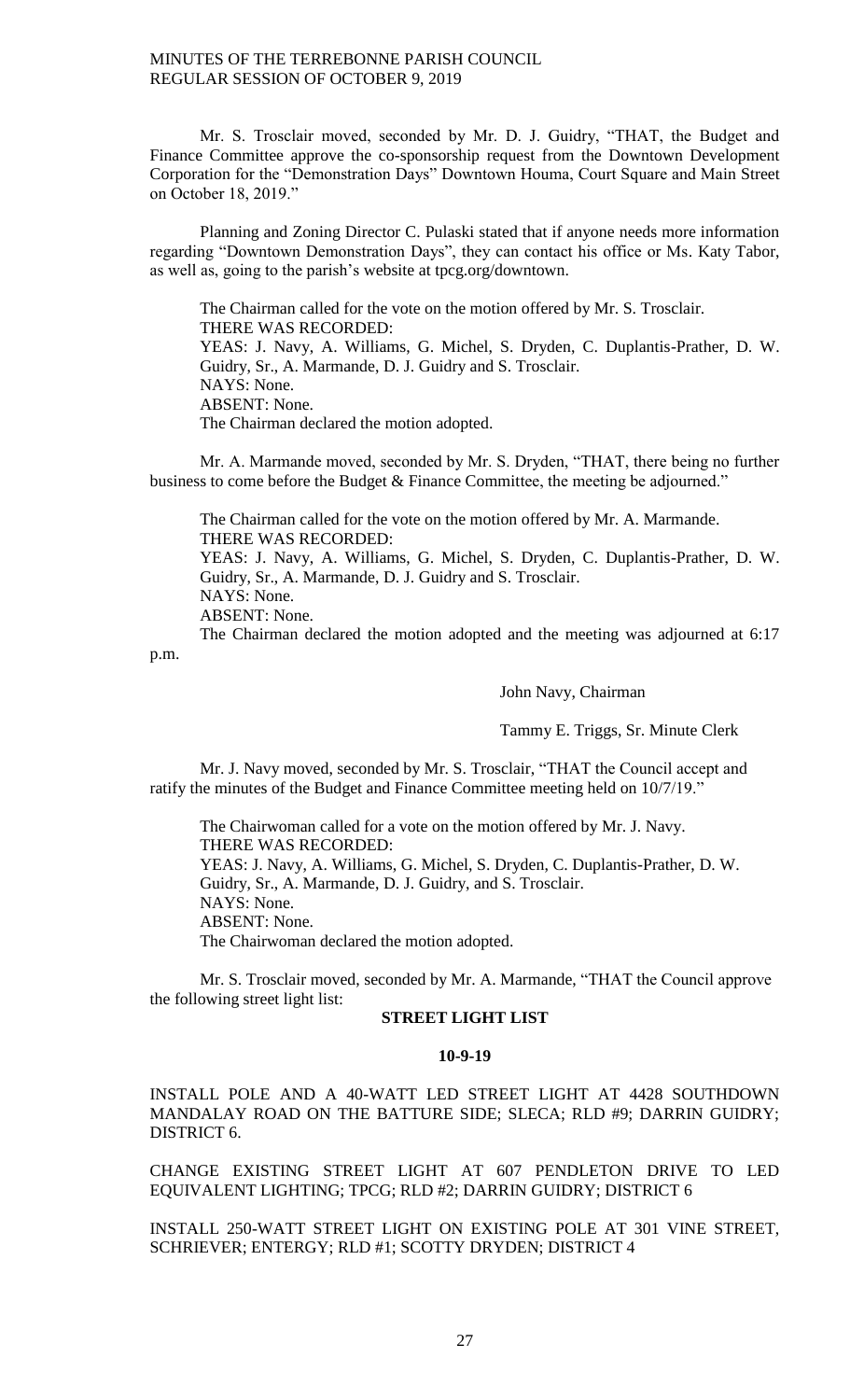INSTALL 250-WATT STREET LIGHT ON EXISTING POLE AT 714 BARROW STREET, **DOTD PERMIT REQUIRED,** TPCG UTILITIES; USD ROAD LIGHTING; JOHN NAVY; DISTRICT 1.

UPGRADE 7 STREET LIGHTS ON BURKWALL DRIVE TO FROM 100 W TO 100 LED; & INSTALL 1 100 LED ACROSS FROM 107 & 109 BURKWALL DR. ENTERGY; RLD 3A; CHRISTA DUPLANTIS-PRATHER; DISTRICT 5."

The Chairwoman called for a vote on the motion offered by Mr. S. Trosclair. THERE WAS RECORDED: YEAS: J. Navy, A. Williams, G. Michel, S. Dryden, C. Duplantis-Prather, D. W. Guidry, Sr., A. Marmande, D. J. Guidry, and S. Trosclair. NAYS: None. ABSENT: None. The Chairwoman declared the motion adopted.

Ms. C. Duplantis-Prather moved, seconded by Mr. A. Marmande, "THAT the Council hold nominations open for the one vacancy on the Bayou Blue Fire Protection District Board."

The Chairwoman called for a vote on the motion offered by Ms. C. Duplantis-Prather. THERE WAS RECORDED: YEAS: J. Navy, A. Williams, G. Michel, S. Dryden, C. Duplantis-Prather, D. W. Guidry, Sr., A. Marmande, D. J. Guidry, and S. Trosclair. NAYS: None. ABSENT: None. The Chairwoman declared the motion adopted.

Mr. D. W. Guidry, Sr. moved, seconded by Mr. G. Michel, "THAT the Council hold nominations open for the one vacancy on the Bayou Cane Fire Protection District Board."

The Chairwoman called for a vote on the motion offered by Mr. D. W. Guidry, Sr. THERE WAS RECORDED:

YEAS: J. Navy, A. Williams, G. Michel, S. Dryden, C. Duplantis-Prather, D. W. Guidry, Sr., A. Marmande, D. J. Guidry, and S. Trosclair. NAYS: None. ABSENT: None. The Chairwoman declared the motion adopted.

Mr. G. Michel moved, seconded by Mr. A. Marmande, "THAT the Council hold nominations open for the three vacancies on the Terrebonne Parish Tree Board."

The Chairwoman called for a vote on the motion offered by Mr. G. Michel. THERE WAS RECORDED: YEAS: J. Navy, A. Williams, G. Michel, S. Dryden, C. Duplantis-Prather, D. W. Guidry, Sr., A. Marmande, D. J. Guidry, and S. Trosclair. NAYS: None. ABSENT: None. The Chairwoman declared the motion adopted.

Ms. C. Duplantis-Prather moved, seconded by Mr. G. Michel, "THAT the Council ratify the Parish President's re-appointments of Mr. Leo Ledet and Ms. Beulah Rodrigue to the Downtown Development Corporation, re-appoint Mrs. Sharon Bergeron (representing Terrebonne Economic Development Authority), Ms. Lynn Ellzey (representing Houma Area Convention and Visitors Bureau), and Ms. Brenda Babin (representing Keep Terrebonne Beautiful) to serve another term on the aforementioned board, and hold nominations open for one expiring term on the aforementioned board."

The Chairwoman called for a vote on the motion offered by Ms. C. Duplantis-Prather. THERE WAS RECORDED:

YEAS: J. Navy, A. Williams, G. Michel, S. Dryden, C. Duplantis-Prather, D. W. Guidry, Sr., A. Marmande, D. J. Guidry, and S. Trosclair.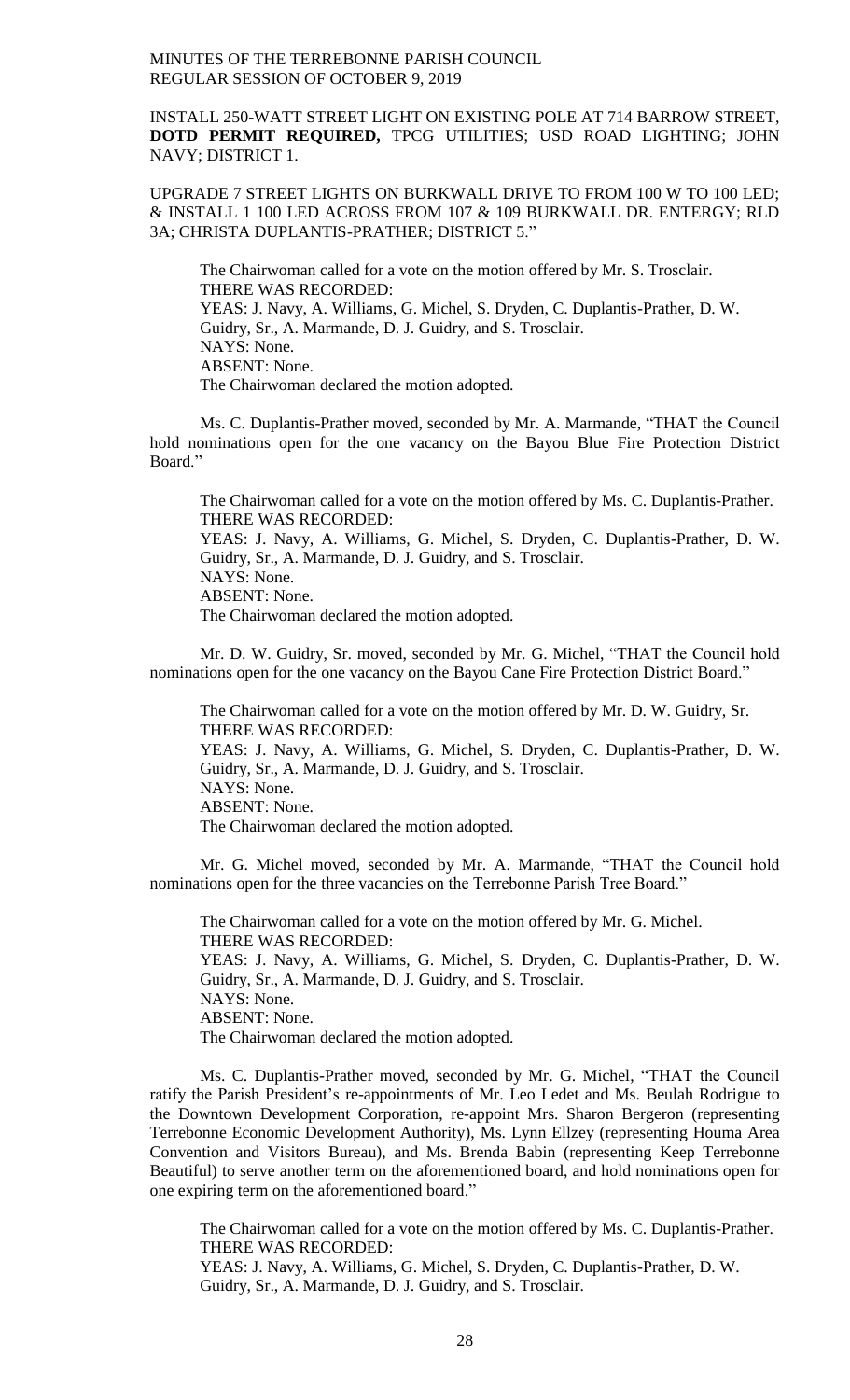NAYS: None. ABSENT: None. The Chairwoman declared the motion adopted.

The Chairwoman recognized Ms. Sharon Bergeron, Houma resident, who thanked the Council for her re-appointment to the board and invited the public to attend the downtown Houma area on October 18-19, 2019 to experience a demonstration project which would include potential beautification efforts along Main Street.

Several Council Members thanked Ms. Bergeron for her commitment to serving Terrebonne Parish and the board for supporting the downtown areas.

Ms. C. Duplantis-Prather moved, seconded by Mr. G. Michel, "THAT the Council accept nominations for three of the expiring terms on the Houma Area Convention and Visitors' Bureau, re-appoint Ms. Judy Smart (nominated by Terrebonne Historical Society) and Mr. Charles Wilson, Jr. (nominated by Union Benevolent Association) to serve another term on the aforementioned board, appoint Mr. Joshua Ellender (nominated by Louisiana Charter Boat Association) to serve a term on the aforementioned board, and hold nominations open for two expiring terms on the aforementioned board."

The Chairwoman called for a vote on the motion offered by Ms. C. Duplantis-Prather. THERE WAS RECORDED: YEAS: J. Navy, A. Williams, G. Michel, S. Dryden, C. Duplantis-Prather, D. W. Guidry, Sr., A. Marmande, D. J. Guidry, and S. Trosclair. NAYS: None. ABSENT: None. The Chairwoman declared the motion adopted.

Mr. G. Michel moved, seconded by Mr. D. J. Guidry and Mr. A. Marmande, "THAT the Council accept nominations for four expiring terms on the Coastal Zone Management and Restoration Committee, nominate Mr. Barry Soudelier, Mr. Ernest Babin, Mr. Robert Champagne, and Mr. Matthew Benoit, close nominations, and re-appoint Mr. Soudelier, Mr. Babin, Mr. Champagne, and Mr. Benoit to serve another term on the aforementioned board."

The Chairwoman called for a vote on the motion offered by Mr. G. Michel. THERE WAS RECORDED: YEAS: J. Navy, A. Williams, G. Michel, S. Dryden, C. Duplantis-Prather, D. W. Guidry, Sr., A. Marmande, D. J. Guidry, and S. Trosclair. NAYS: None. ABSENT: None. The Chairwoman declared the motion adopted.

Council Member S. Trosclair encouraged the public to participate in the upcoming election on October 12, 2019 and to keep all active military, veteran, law enforcement, firefighters, and first responders in their thoughts and prayers daily.

Council Member C. Duplantis-Prather announced that the Voice of the Wetlands Festival would be held October 11-13, 2019 at 5403 West Park Avenue and encouraged the public to attend. She then encouraged the public to have their pets spayed or neutered in order to control the pet population and to foster or find a home for any found pets. She then encouraged the public to participate in the upcoming election and wished everyone good luck.

Mr. S. Trosclair moved, seconded by Mr. J. Navy, "THAT the Council accept the following Monthly Engineering Reports:

A. Milford and Associates, Inc.

B. T. Baker Smith

C. Providence Engineering and Design, LLC."

The Chairwoman called for a vote on the motion offered by Mr. S. Trosclair. THERE WAS RECORDED: